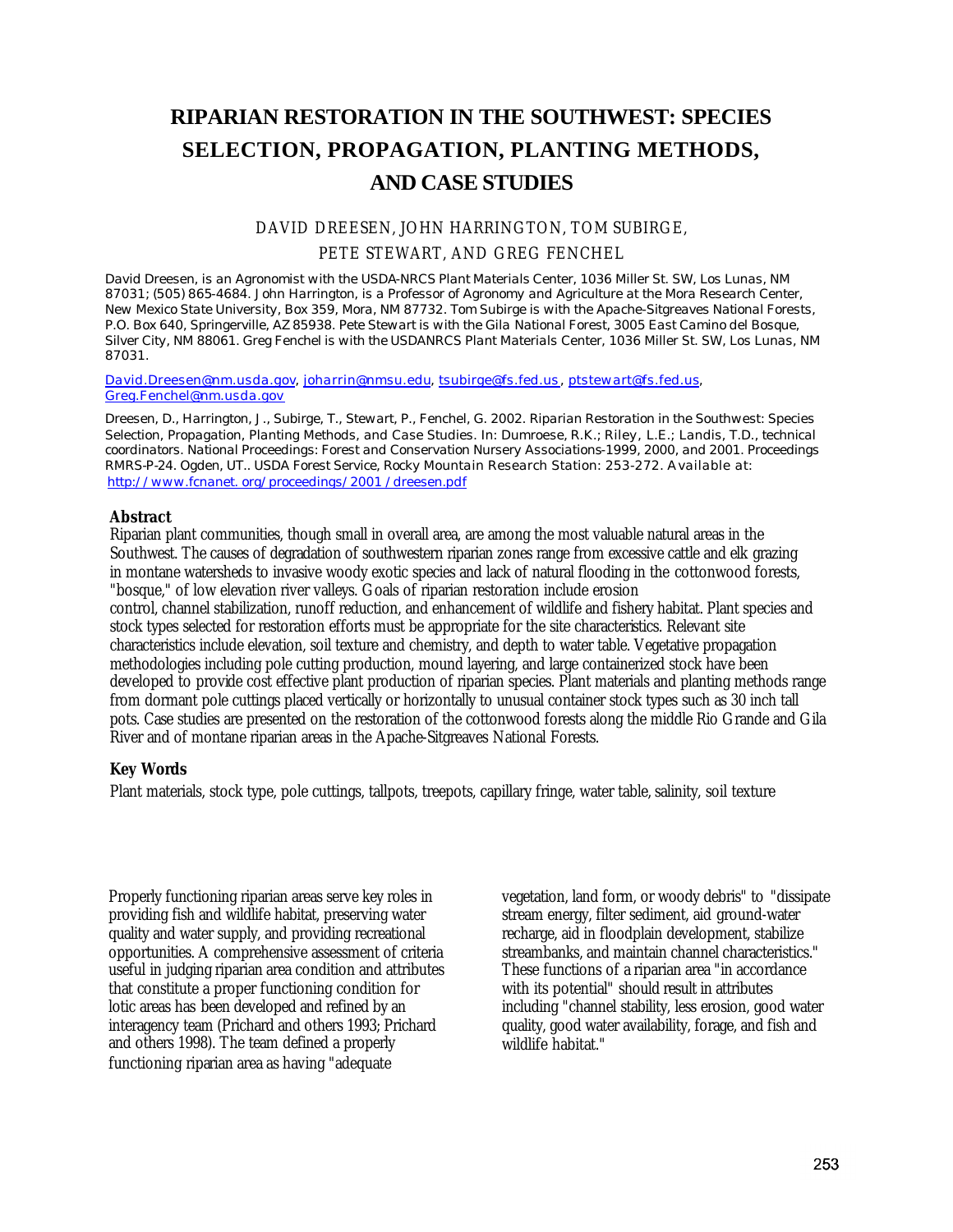The interagency team developed a checklist of attributes and processes dealing with hydrology, vegetation, erosion, and deposition (Prichard and others 1998). The hydrology attributes of a proper functioning riparian area include:

- 1) the floodplain is inundated relatively frequently;
	- 2) beaver dams, if present, are active and stable;
- 3) dissipation of stream energy is controlled by sinuosity, width/depth ratio, and gradient consistent with the landform, geology, and bioclimatic region;
- 4) the riparian area should be widening or should have reached its maximum potential extent; and,
- 5) the condition of the upland watershed has not resulted in the degradation of the riparian area.

The vegetation attributes of a proper functioning riparian system include:

- 1) the age class distribution of the riparian pla nt community indicates the recruitment of young individuals and the maintenance of older individuals;
- 2) the species composition of the riparian area is diverse;
- 3) the characteristic soil moisture of a riparianwetland area is indicated by the species present;
- 4) species with root masses capable of protecting against high flow events are present on the streambanks;
- 5) the condition of the riparian plant community is healthy and robust;
- 6) vegetative cover is sufficient to protect streambanks and dissipate energy during high flow events; and,
- 7) the riparian plant community can provide sufficient large woody debris to act as an agent to modify the hydrology if necessary for proper functioning.

The erosion and deposition attributes of a riparian area that is functioning properly include:

1) the energy of high flow events can be dissipated by floodplain and channel characteristics such as overflow channels and woody debris;

- 2) for channel types forming point bars, these point bars are being revegetated;
- 3) lateral movement of stream channel is associated with natural sinuosity;
- 4) channel lowering is not occurring at an unnatural rate; and,
- 5) excessive erosion or deposition is not occurring.

## **NATURAL PROCESSES AND MANAGED ACTIVITIES CAUSING DEGRADATION OF RIPARIAN ZONES**

The continuum of southwestern riparian zones from alpine to hot deserts are susceptible to an array of natural and human-generated processes that can degrade the proper functioning of these critical watershed areas. At lower elevations, agricultural development and flood control have imposed both structures and management resulting in severe disruptions of natural regeneration of the floodplain cottonwood forests. Dams have prevented or limited natural flooding which has eliminated the sediments and hydrologic regime required for the germination and establishment of the cottonwood and willow species that dominate the overstory in these forests. Levees have been constructed which constrain the floodplain extent and restrict the natural meanders of the river systems. Channeling streambeds to reduce flooding and increase water transport efficiency has resulted in human-dominated water conveyance systems. Drainage of riparian zones to create agricultural lands has altered shallow aquifers directly connected to rivers. River flow management prevents flooding and assures conveyance of water to downstream users. These hydrologic regimes have resulted in an artificial hydrographs unsuitable to the natural regeneration or maintenance of these cottonwood forests. The near complete loss of natural cottonwood regeneration has resulted in the invasion of exotic woody species, Russian-olive *(Elaeagnus angustifolia L.)* and saltcedar *(Tamarix ramosissima* Ledeb.), and the accumulation of enormous fuel loads, making these degraded riparian areas very susceptible to wildfire. These floodplain cottonwood forests do not contain fire-adapted native species as do some forestlands at higher elevations and thus little natural regeneration occurs after fire.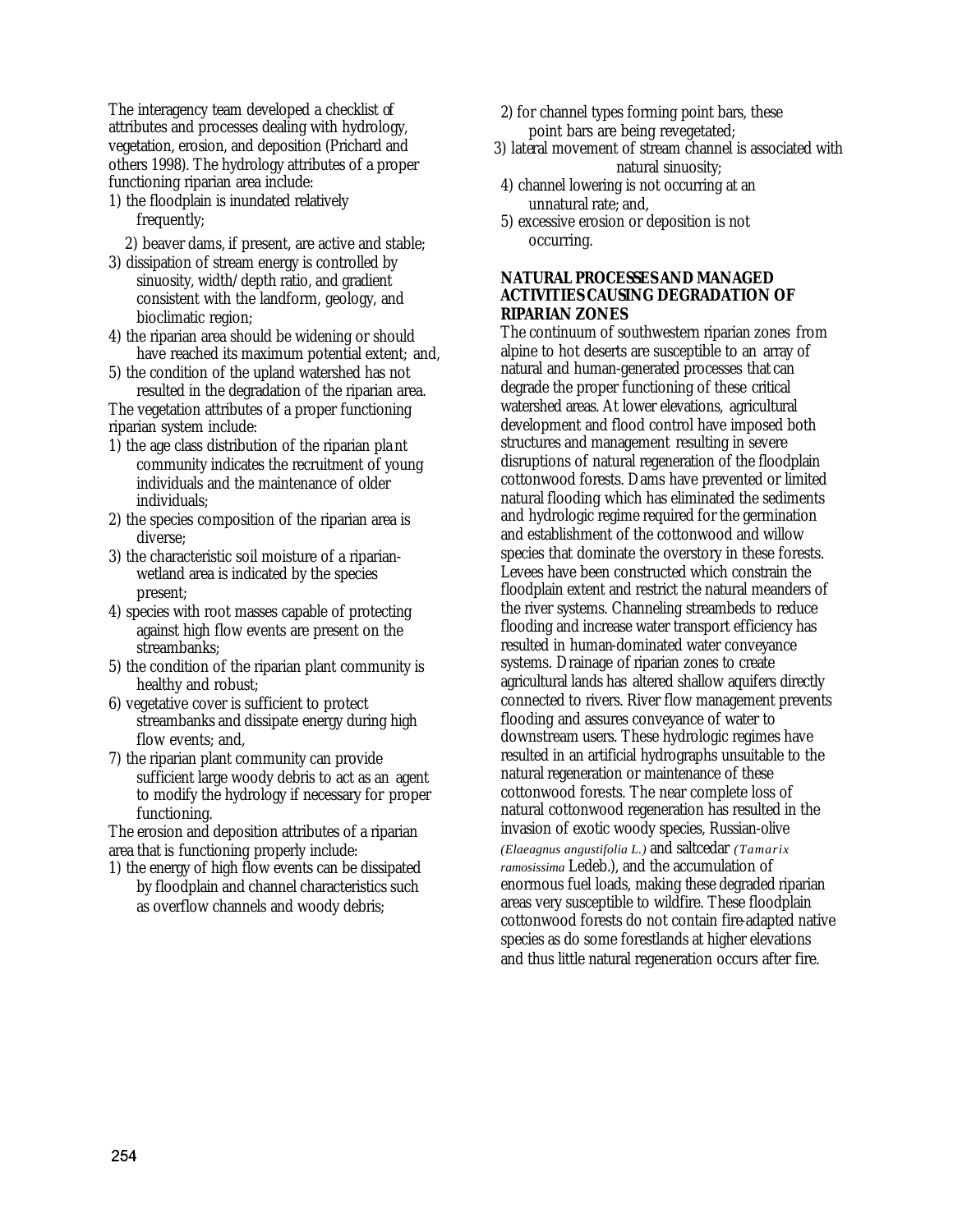At higher elevations, catastrophic wildfires can result in direct destruction of riparian areas. Massive erosion and deposition of sediments resulting from wildfire in forested watersheds destroy fisheries and wildlife habitat, recreational facilities, roads, and water supplies for communities. Despite these deleterious effects, the results of wildfire can regenerate decadent riparian plant communities over time. The destruction of riparian vegetation directly by cattle and elk grazing has resulted in vast stretches of streams that do not support properly functioning ecosystem processes. Watersheds suffering from long-term overgrazing are more susceptible to extreme flood events resulting in accelerated rates of channel lowering. This landscape alteration can destroy and prevent the regeneration of riparian plant communities and concurrently increase sediment deposition in low gradient stretches and alter downstream riparian areas. Past logging practices involving poorly designed and sited roads and skid trails, as well as inadequate buffer zones surrounding streams, have contributed to the degradation of montane riparian plant communities. Historic trails that have become roads in the national forest system were developed with ease of access as the dominant feature, often resulting in roads dissecting riparian areas and perturbing stream courses. The recreational facilities in forestlands are generally situated streamside, resulting in intensive vehicle and foot traffic in the surrounding riparian areas.

The quantity, quality, and timing of water supply as well as wildlife and fishery habitat and recreational opportunities depend on the proper functioning of riparian plant communities. The many and varied natural processes and human controlled activities that are disrupting these critical riparian areas should serve as an impetus to preserve pristine stream systems and their accompanying riparian plant communities, as well as to develop cost effective restoration techniques. The discussion that follows will address the importance of species selection, techniques to propagate riparian plant materials, and the installation and maintenance of this planting stock to facilitate restoration of riparian zones. Case studies will address the riparian restoration practices employed in a number of southwestern ecosystems during the past decade.

#### **SPECIES SELECTION**

The appropriate species to establish in degraded riparian zones may or may not be those present before the disturbance occurred. Some processes can alter the growing environment to such an extent that the pre-disturbance species are no longer suitable candidates. As an example, the imposition of flood control dams and managed flows can alter the salinity of soils by eliminating flooding. The effects of these water control structures and flow regimes on river hydrology and alluvial processes can modify the depth to ground water and the seasonal pattern of water table fluctuation. In such a case, the increased salinity may not allow establishment of the predisturbance species and a persistently deep water table may allow only certain planting stock types to be successfully used. In many instances, evaluation of plant communities in proper functioning riparian areas in the bioclimatic region will provide a guide to appropriate species.

General guidance as to appropriate species can be ascertained by site factors such as elevation and bioclimatic region. Dick-Peddie (1993) presents elevation ranges of greatest dominance for common riparian trees and shrubs in New Mexico (see Table 1). These elevation zones show the appreciable range where these species can dominate, taking into consideration the span of latitudes New Mexico covers. An intensive study of willow *(Salix)* species on the Apache-Sitgreaves National Forests has determined the elevation range of occurrence on hundreds of sites on numerous watersheds between 5,500 and 10,000 feet (Granfelt 2001). This data has been summarized and analyzed (see Table 2) to provide average elevation, weighted average elevation based on number of sites, as well as minimum, maximum, mode, and number of sites where each species was found.

Bioclimatic or ecoregion can determine species suitability in addition to elevation and latitude. As examples, Arizona sycamore *(Platanus wrightii S.*  Wats.) is only a dominant species at midelevations in southwest New Mexico and southeast Arizona; Arizona walnut *(Juglans major* (Torr.) Heller) can be a co-dominant species in southwest New Mexico mountains; little walnut *(Juglans microcarpa* Berl.) can be a co-dominant in southeast New Mexico (Dick-Peddie 1993).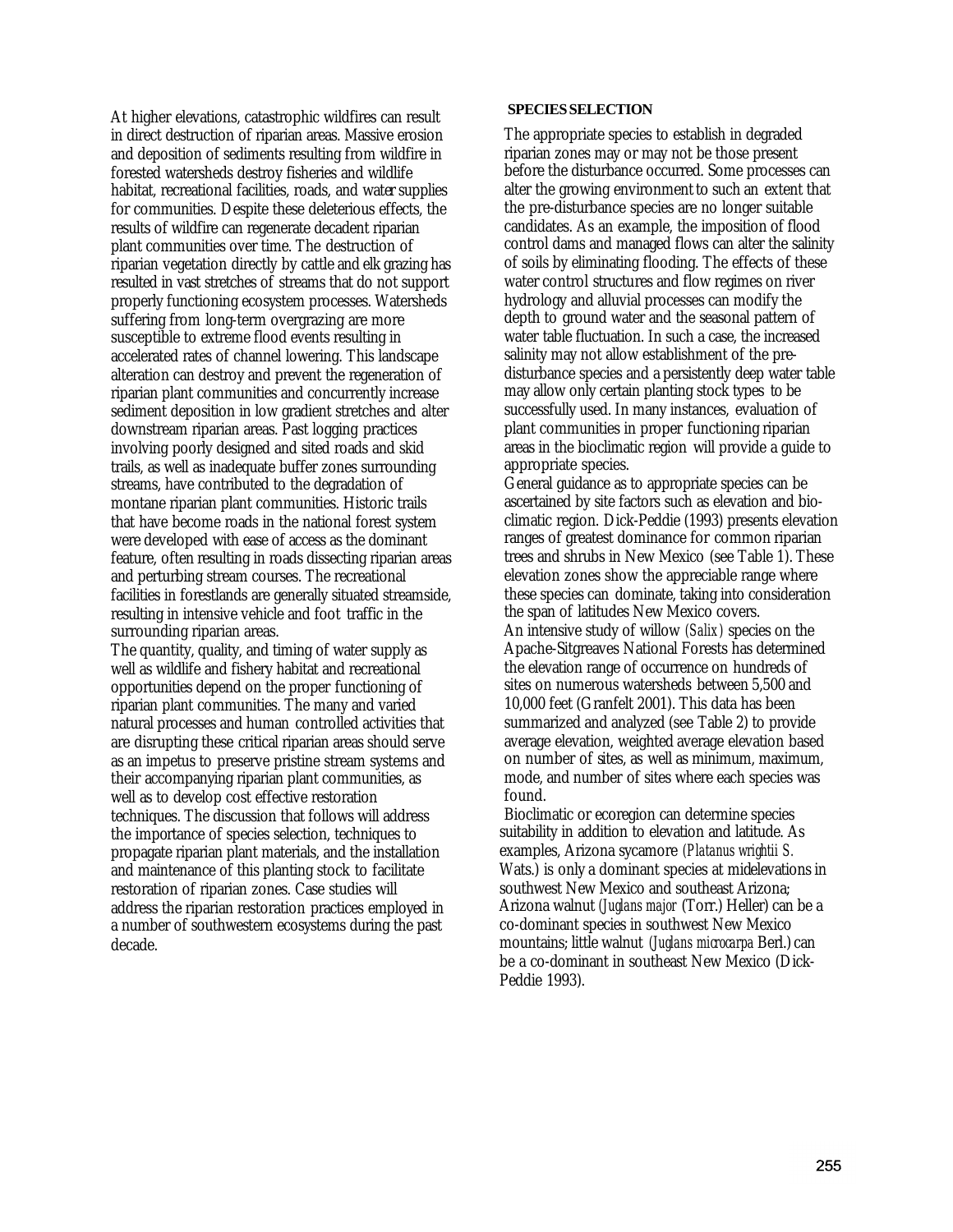Table 1. Elevation zones of greatest dominance of riparian trees and shrubs in New Mexico as presented by Dick-Peddie (1993).

| <b>Species</b>                                                       | <b>Common Name</b>         | <b>Maximum</b><br>Elevation (ft) | <b>Minimum</b><br>Elevation (ft) |
|----------------------------------------------------------------------|----------------------------|----------------------------------|----------------------------------|
| Picea pungens Engelm.                                                | blue spruce                | 10,700                           | 8,200                            |
| Salix bebbiana Sarg.                                                 | Bebb willow                | 10,200                           | 8,600                            |
| Populus tremuloides Michx.                                           | quaking aspen              | 10,200                           | 7.200                            |
| Alnus incana (L.) Moench ssp.<br>tenuifolia (Nutt.) Breitung         | thinleaf alder             | 9,500                            | 8,000                            |
| Acer glabrum Torrey                                                  | Rocky Mountain maple       | 9,200                            | 7,700                            |
| Cornus sericea L.                                                    | redosier dogwood           | 9,200                            | 7,200                            |
| Acer grandidentatum Nutt.                                            | bigtooth maple             | 9,400                            | 6,900                            |
| Populus angustifolia James                                           | narrowleaf cottonwood      | 9,300                            | 6,300                            |
| Acer negundo L.                                                      | boxelder                   | 8,300                            | 5,900                            |
| Salix amygdaloides Anderss.                                          | peachleaf willow           | 7,700                            | 5,400                            |
| Salix irrorata Anderss.                                              | bluestem (dewystem) willow | 7,000                            | 5,000                            |
| Alnus oblongifolia Torr.                                             | Arizona alder              | 7,000                            | 4,700                            |
| Populus x acuminata Rydb. (pro<br>sp.) [angustifolia x deltoides]    | lanceleaf cottonwood       | 6,800                            | 4,700                            |
| Juglans major (Torr.) Heller                                         | Arizona walnut             | 6,700                            | 4,500                            |
| Populus fremontii S. Wats                                            | Fremont cottonwood         | 6,600                            | 4,700                            |
| Fraxinus velutina Torr.                                              | velvet ash                 | 6,500                            | 3,800                            |
| Platanus wrightii S. Wats                                            | Arizona sycamore           | 6,400                            | 4,100                            |
| Sapindus saponaria L. var.<br>drummondii (Hook. & Arn.) L.<br>Benson | western soapberry          | 5,500                            | 3.700                            |
| Celtis laevigata Willd. var. reticulata<br>(Torr.) L. Benson         | netleaf hackberry          | 5,100                            | 3,300                            |

Some of the species in Table 1 are obligate riparian species (for example, willows and cottonwoods); others are facultative or semiriparian in that they often are found in upland areas. As examples, New Mexico locust *(Robinia neomexicana* Gray) and aspen *(Populus tremuloides* Michx.) are often found in montane riparian zones, but also form dense stands on mountain slopes after disturbance (Dick-Peddie 1993). Obligate species are not always found in typical streamside environments. As an example, in north-central New Mexico, narrowleaf cottonwood *(Populus angustifolia*  James) has invaded mine overburden where the lack of competing vegetation, in part, allows soil moisture levels to

build up sufficiently to support this species (Dreesen and Harrington 1999).

Closed basin riparian environments in the southwest such as alkali sinks or playas often have saline soils and support distinctive groups of species. Saline tolerant riparian species dominate such environments (Dick-Peddie 1993) and include such woody species as fourwing saltbush *(Atriplex canescens* (Pursh) Nutt.), pale wolfberry *(Lycium pallidum* Miers), and greasewood *(Sarcobatus vermiculatus* (Hook.) Tort.). Saline soils are also encountered in floodplain riparian areas especially those perturbed by flood control structures and flow management such as in the Middle Rio Grande Valley. Surveying sites before restoration activities should involve soil sampling (surface and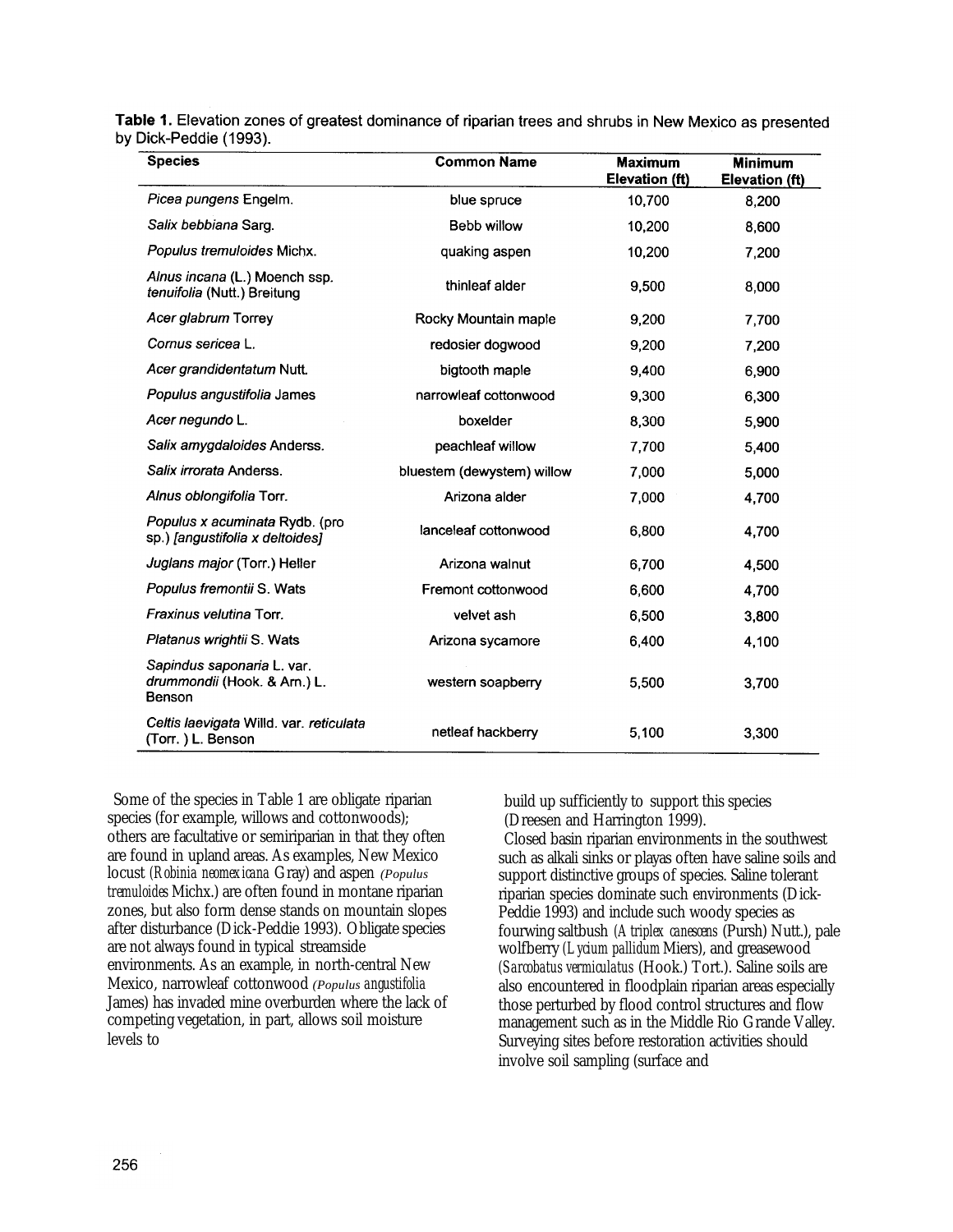| <b>Salix Species</b>                                       | <b>Minimum</b><br><b>Elevation</b><br>(f <sup>t</sup> ) | <b>Maximum</b><br><b>Elevation</b><br>(f <sup>t</sup> ) | Average<br><b>Elevation</b><br>(ft) | Weighted<br>Average<br><b>Elevation</b><br>(f <sup>t</sup> ) | Mode<br><b>Elevation</b><br>(f <sup>t</sup> ) | <b>Number</b><br>of Sites | <b>Elevation</b><br>Range (ft) |
|------------------------------------------------------------|---------------------------------------------------------|---------------------------------------------------------|-------------------------------------|--------------------------------------------------------------|-----------------------------------------------|---------------------------|--------------------------------|
| boothii Dorn                                               | 9250                                                    | 9500                                                    | 9375                                | 9300                                                         | 9250                                          | 6                         | 9000-9500                      |
| arizonica Dorn                                             | 8500                                                    | 9500                                                    | 9000                                | 9000                                                         | 9000                                          | 5                         | 8500-10000                     |
| monticola Bebb                                             | 7250                                                    | 9500                                                    | 8375                                | 8800                                                         | 9000                                          | 81                        | 6900-9500                      |
| bebbiana Sarg.                                             | 6750                                                    | 9500                                                    | 8200                                | 8800                                                         | 8750                                          | 304                       | 6000-10200                     |
| <i>liqulifolia</i> (Ball)<br>Ball ex Schneid,              | 6250                                                    | 8500                                                    | 7475                                | 7500                                                         | 7500                                          | 85                        | 3500-8900                      |
| <i>irrorata</i> Anderss.                                   | 5500                                                    | 9000                                                    | 7250                                | 7475                                                         | 7500                                          | 176                       | 4500-9200                      |
| <i>lucida</i> Muhl.<br>ssp. lasiandra<br>(Benth.) E. Murr. | 6000                                                    | 8750                                                    | 7350                                | 7375                                                         | 7500                                          | 78                        | 3700-8300                      |
| exigua Nutt.                                               | 5500                                                    | 8250                                                    | 7075                                | 7050                                                         | 6750                                          | 89                        | 1100-8500                      |
| lasiolepis Benth.                                          | 5500                                                    | 7000                                                    | 6250                                | 6425                                                         | 6500                                          | 39                        | 3900-8000                      |
| laevigata Bebb.                                            | 5500                                                    | 6750                                                    | 6125                                | 6325                                                         | 6750                                          | 18                        | 1700-6900                      |
| gooddingii Ball                                            | 5500                                                    | 6750                                                    | 6125                                | 6025                                                         | 6125                                          | 14                        | 150-7500                       |

Table 2. Elevation zones of greatest dominance of riparian trees and shrubs in New Mexico as presented by Dick-Peddie (1993).

subsurface) which can be a costly endeavor. Electromagnetic induction measurements can cost effectively indicate whether salinity levels throughout the soil profile are below threshold limits for establishment of Rio Grande cottonwood *(Populus deltoides ssp. wislizenii (S.* Wats.) Eckenw.) and Goodding's willow *(Salix gooddingili)* (Sheets and others 1994). High salinity in surface soils is not always an indicator of salinity problems throughout the soil profile; evaporation can concentrate salts as a surface crust. Proper species selection and planting stock type strongly influence revegetation success whether high salinity alluvium occurs only on the surface or not. In the Middle Rio Grande Valley, floodplain forest overstory components, Goodding's willow and Rio Grande cottonwood, have low salinity tolerance. In contrast, understory species such as fourwing saltbush, pale wolfberry, and screwbean mesquite *(Prosopis pubescens* Benth.) can tolerate appreciably higher soil salinity levels (Taylor and McDaniel 1998a; Taylor and McDaniel 1998b). If high salinity is a problem only as a surface crust and subsoil and groundwater salinity are not excessive, pole plantings of low tolerance species can be

successful because adventitious root development occurs in a favorable environment.

Alluvium texture is of primary importance in determining suitable restoration species. Lotic systems with fast moving water deposit coarse alluvium of low fertility and high aeration. In contrast, lentic systems deposit fine alluvium (silts and clays) with higher fertility and less aeration. In general, lotic systems are conducive to the establishment of woody riparian trees and shrubs, while lentic systems are suitable for herbaceous wetland and marsh plants. Riparian areas which once supported woody species can evolve as the stream gradient declines, allowing the deposition of fine alluvium and the creation of conditions more suitable for wetland plants. Conversely, extreme flood events can alter low gradient stream sections to higher gradients, allowing coarse alluvium development leading eventually to a woody riparian habitat. Many failures of riparian restoration can be linked to errors in attempting to introduce woody species into lentic areas where only wetland herbaceous species will thrive.

The depth to ground water plays a key role in determining suitable riparian species. The primary rooting zone for obligate riparian plants is the capillary fringe above the water. The thickness of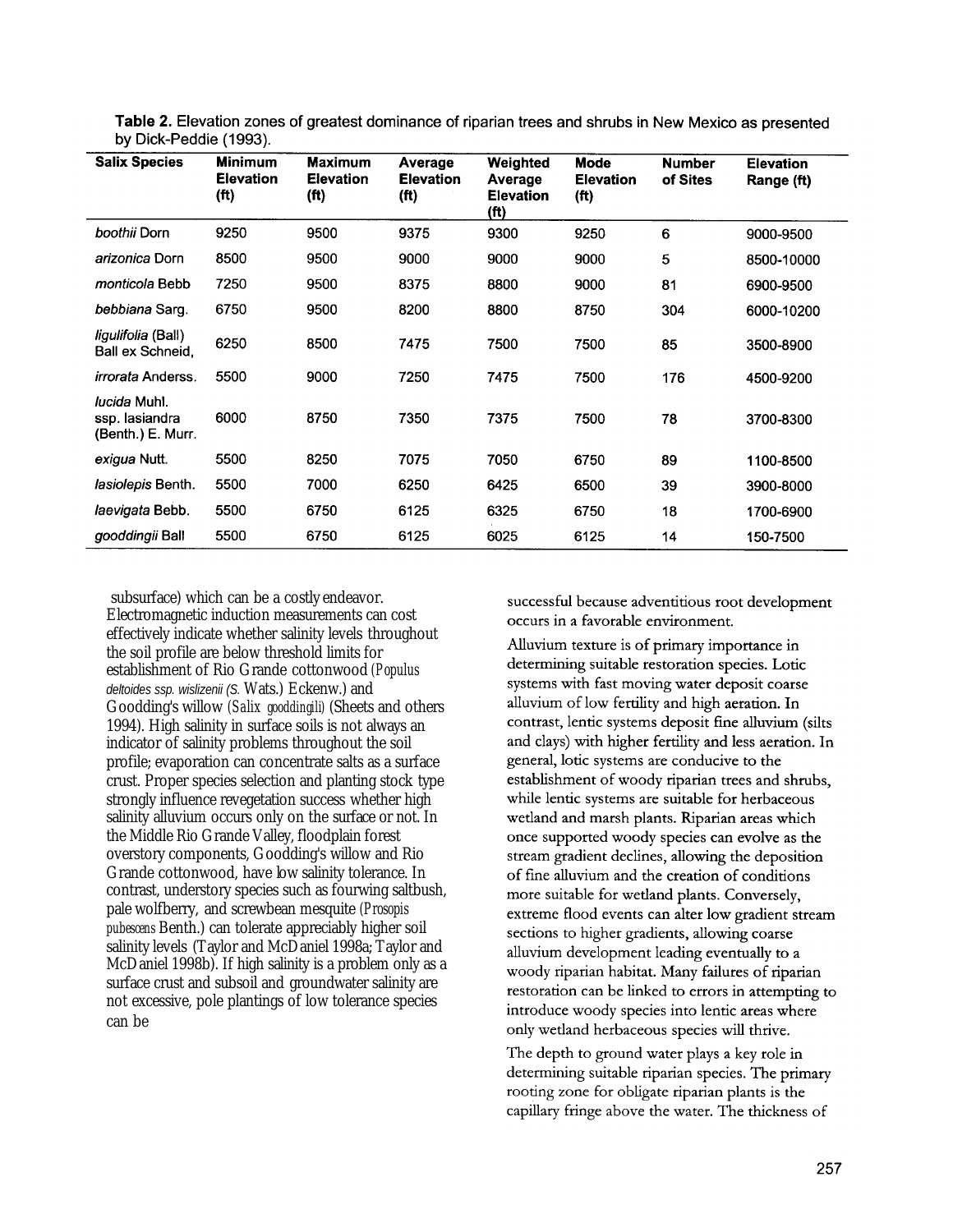the capillary fringe is affected by the alluvium texture, with finer textured alluvium having a broad zone of unsaturated soil with high moisture content. A thicker capillary fringe zone is advantageous in the sense of having greater water content per unit volume but is disadvantageous in the lower aeration resulting from less air-filled pores. The consequence of woody riparian species generally requiring highly aerated soils often leads to suitable restoration sites having a thin capillary fringe with lower water content but more air filled pores.

The fluctuation of ground water levels in riparian areas is dependent on the connection of the shallow aquifer to the stream; thus, as the stream water level changes the depth to ground water changes. Changes in stream level are reflected in an annual hydrograph of stream discharge whether controlled by natural processes or by human manipulation. The ground water fluctuations resulting from the variation in stream flow requires monitoring by shallow wells to determine the extent and timing of ground water level changes. This data is the basis for determining the planting stock type that will allow root access to the capillary fringe and provide a high potential for successful plant establishment. In addition, this data is needed in species selection because species vary in optimum depth to ground water. As an example, the pole planting prescription for Rio Grande cottonwood at the Bosque del Apache National Wildlife Refuge is a ground water depth between 6 and 12 ft (1.8 to 3.6 m). However, the prescription for Goodding's willow is 4 to 8 ft (1.2 to 2.4 m) (Taylor and McDaniel 1998).

Stream channel alteration by down-cutting coupled with lack of flooding due to water management structures has resulted in many riparian areas having such deep water tables and depleted near-surface soil water content that upland vegetation has invaded and proved much better adapted to the present hydrologic regime. In such situations, pole plantings may allow the establishment of riparian woody vegetation, but it is understood that such artificial regeneration will not create a self-perpetuating riparian plant community.

## **RIPARIAN PLANT MATERIAL STOCK TYPES**

As explained above, certain riparian situations will require specific stock types in order to optimize successful and cost-effective riparian restoration. In the Middle Rio Grande Valley and in many other low elevation cottonwood forest (bosque) environments, the depth to ground water over much of the historic floodplain is too great to permit the use of traditional stock types with shallow root systems without appreciable aftercare. One gallon treepot stock (4 in. x 4 in. x 14 in.) (10 cm x 10 cm x 36 cm) of riparian understory shrubs such as New Mexico olive *(Forestiera pubescens* Nutt. var. *pubescens)* and skunkbush sumac *(Rhus trilobata* Nutt) planted in the bosque require several water applications per year for a few years to obtain acceptable survival rates. The expense in irrigating such out-plantings has prompted an emphasis on pole and whip plantings of large dormant cuttings and use of 30 in. (81 cm) tallpot containerized stock in such environments. Most cottonwoods and willows have good adventitious root development from large vigorous cuttings and have proved to be successfully established via pole plantings. Experimental field plantings and wildland plantings (Los Lunas Plant Materials Center 1994; Los Lunas Plant Materials Center 1998) have shown that other species outside the Salicaceae family have some promise as pole/whip cuttings. These understory species include seepwillow *(Baccharic salicifolia (Ruiz &*  Pavon) Persoon in the Asteraceae), desert false indigo *(Amorpha fruticosa* L. in the Fabaceae), New Mexico olive (in the Oleaceae), and desert willow *(Chilopsis linearis* (Cav.) Sweet in the Bignoniaceae). None of these species have the fast growth rate of most cottonwoods and willows nor do they attain the ultimate size of cottonwoods or tree willows, thus pole production is not as rapid. In addition, these species appear to be more exacting in some cultural factors. These species do not appear to tolerate long storage periods in water as do pole cuttings taken from Salicaceae species.

Several species have been successfully established in riparian areas from rooted poles/whips (desert false indigo, New Mexico olive and desert willow). The rooted poles of these species as well as Arizona sycamore and Arizona alder *(Alnus*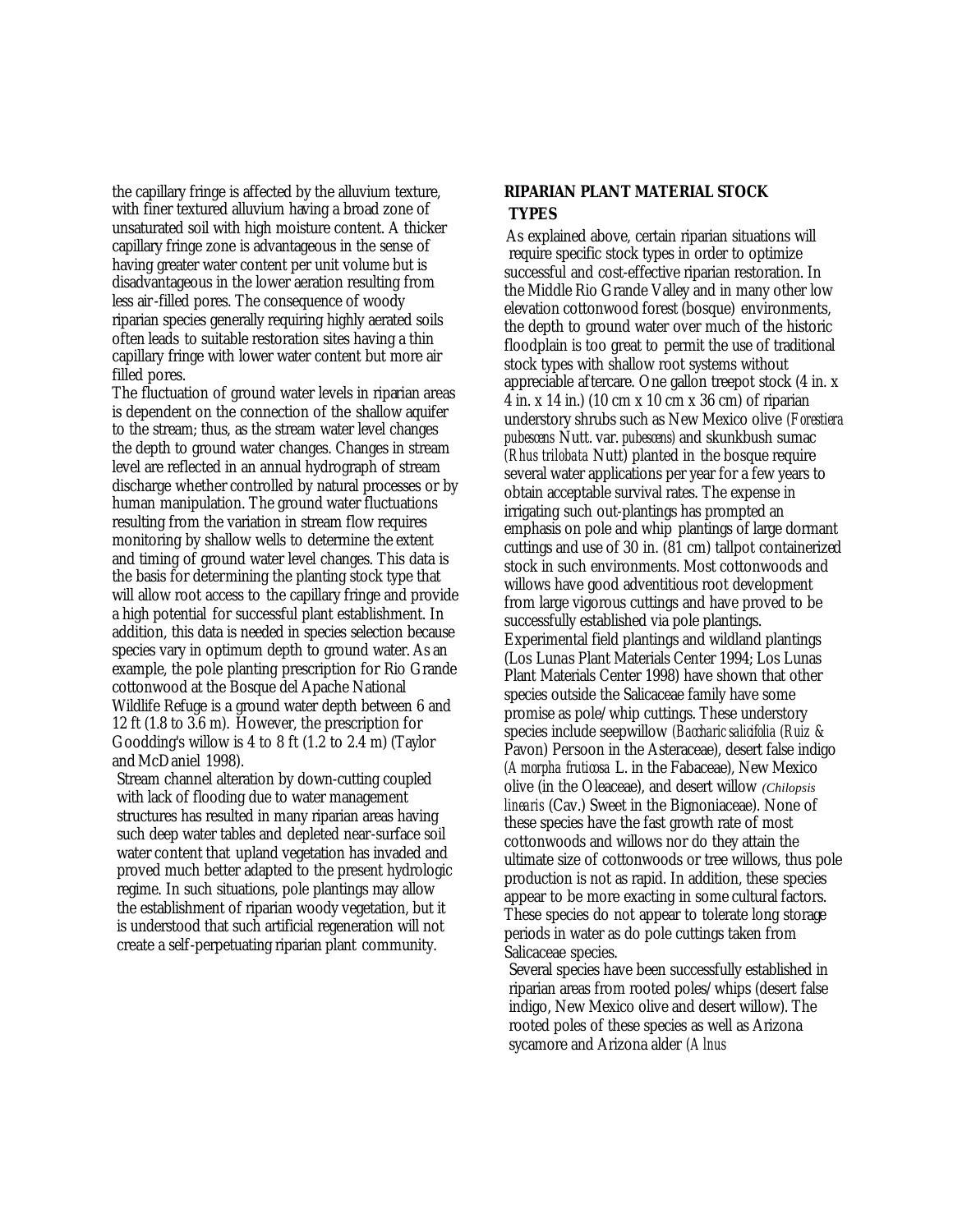*oblongifolia* Torr.) have been produced by mound layering techniques described in a later section. The factors that promote the use of pole plantings to access deep soil moisture in the capillary fringe have prompted other planting stock alternatives other than pole/whip plantings. The improved out-planting success found with tall containers in desert situations (Bainbridge 1994; Bainbridge and others 1995; Miller and Holden 1992) implies that access to deep soil moisture or greater soil volumes may be enhancing plant establishment. The ability of riparian woody plant root systems grown in tall containers to quickly contact soil moisture in situations where the capillary fringe is deep should afford greater likelihood of survival and growth. Determining whether to use such an approach involves comparing the cost and effort of using cheap shallow containerized stock which are easily planted but will require supplemental water versus using more expensive deep stock types which are more difficult to grow and plant but require no aftercare.

#### **PLANT MATERIAL PRODUCTION OF RIPARIAN SPECIES**

## **Pole Production Protocol**

The current protocol for producing dormant pole cuttings of Rio Grande cottonwood, plains cottonwood *(Populus deltoides* ssp. *moni4fera (Air.)*  Eckenw.), and narrowleaf cottonwood at the Los Lunas Plant Materials Center (LLPMC) is based on an evolution of cultural techniques developed through over 15 years of pole production experience. The optimum soil types for pole production are coarse textured (loamy sands to sandy loams) to provide high aeration potential; this also necessitates more frequent but lower irrigation volumes. Fields at the LLPMC are flood irrigated and are typically laser-leveled which allows uniform distribution of shallow depths of water. Most of the fields are 300 ft (91 m) in length from the irrigation riser to the distal end. The rows of trees are generally spaced at 10 ft (3 m) intervals. In order to facilitate later seedling planting, a single rip 18 in. (0.4 m) deep is formed along the intended planting line. A mulchlaying machine is used to put down 36 in. (91 cm) wide woven ground cover fabric (Dewitt EarthmatTM) and to bury the fabric edges; the rip is centered as close as possible to the center of the mulch row. After securing the fabric ends in shallow trenches,

holes for seedlings are formed at a spacing of 18 to 24 in. (0.4 to 0.6 m) using the flame from a propane-fired weed burner nozzle. By rapidly applying the flame to the desired planting location, a hole 3 to 4 in. (8 to 10 cm) in diameter is easily burned in the fabric by experienced personnel.

Planting usually occurs in June or July. Depending on the seedling container size and location of the rip versus the hole in the fabric, either dibbles or augers are used for planting. Generally, 10 in.<sup>3</sup> (164 ml) containers (Super Cell SC-10) can be dibbled, but larger diameter containers (for example, Deepot 16) require planting holes augered using 2 or 3 in. (5 to 8 cm) diameter bits powered by gasoline engines or electric drills powered by portable generators. A dose of 1 teaspoon (-6 g) of controlled release fertilizer (for example, Osmocote Plus or Sierra 3 to 4 month duration) is placed in the bottom of the dibbled or augered hole prior to planting. Containerized cottonwoods from seed collected at specific localities are generally used to maximize genetic diversity but maintain local ecotypes. Cutting-propagated stock can also be used if seed is unavailable, superior clones are desired, faster transplant production is required, or genetic diversity is not of primary importance. Seedlings are placed in the hole and back filling is accomplished by piling a small mound of loose soil around the base of each seedling with a shovel. Planting is done in the morning to allow sufficient time to flood irrigate the field the same day. The initial flood irrigation is sufficient to disintegrate the sandy soil mounds and fill any voids around the root balls. During the first several weeks after planting, the fields are flooded with 1 to 2 in. (2.5 to 5 cm) of water twice a week. After about the first month, watering intervals are lengthened to once a week. Because the LLPMC is situated in a cold desert climate with minimal winter precipitation, the fields are floodirrigated at the end of the water season of our local irrigation district. In exceedingly dry winters, these fields can be flood-irrigated once or twice from irrigation wells. During the second growing season, the watering interval is increased to once every 2 weeks. Side dressing of nitrogen fertilizer (usually urea) is applied several times during the growing season. Phosphorus and potassium are banded adjacent to the edge of the mulch once a year. During subsequent years, the irrigation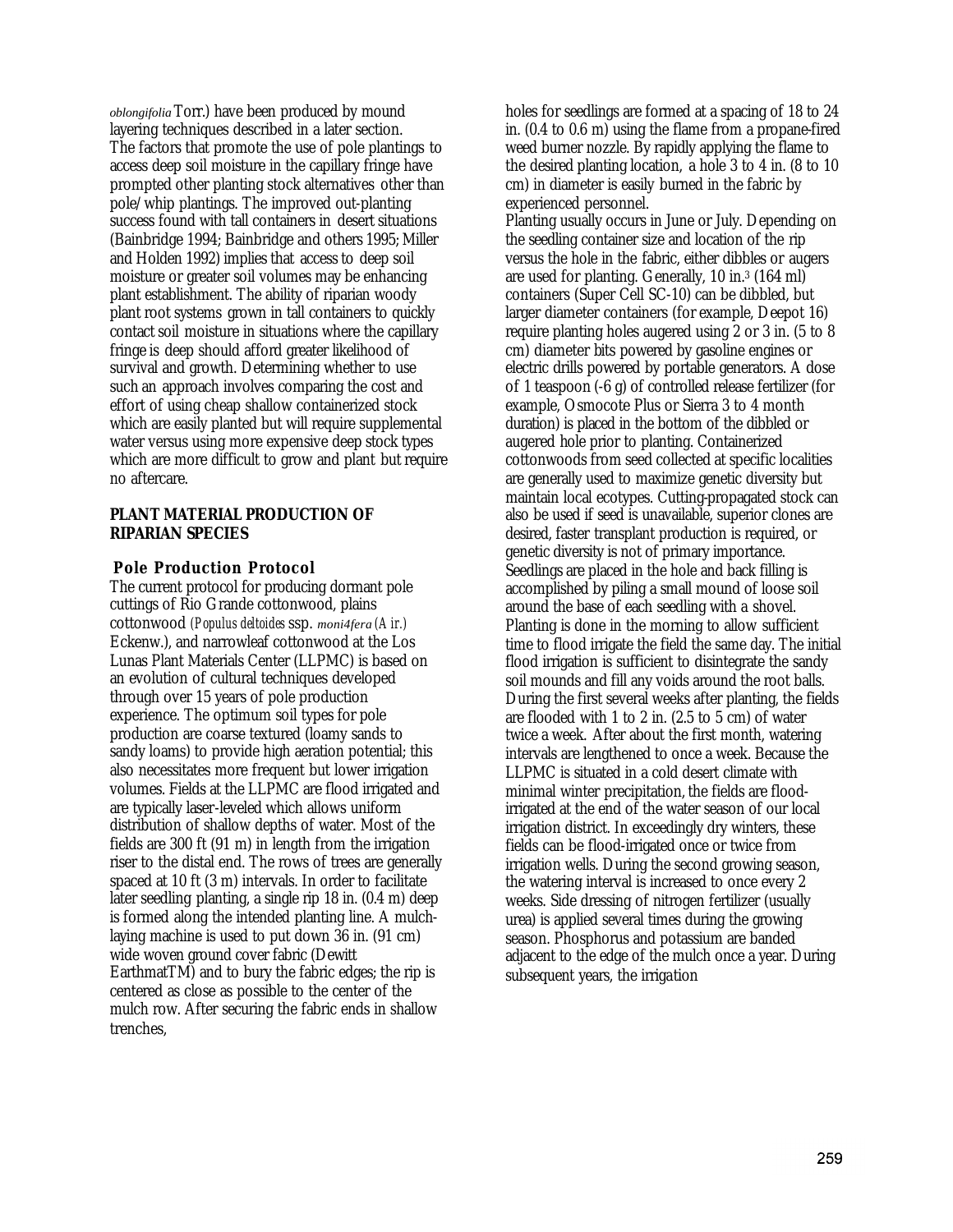interval can be lengthened to once every 3 weeks, but the fertilizer regime remains as stated above. The harvest of poles can begin during the winter

following the second field-growing season when pole lengths of 12 to 15 ft (3.7 to 4.6 m) can be achieved with butt diameters of 2 to 3 in. (5 to 8 cm). Typically, pole harvesting is initiated in January and extends until bud break (usually late March to early April). During pole harvest, side branches are pruned at the branch collar leaving only a few small branches at the top. The poles are bundled in groups of 5 with twine and transported to a staging area where the butt ends are placed in water tanks to assure maximum hydration before transporting and planting.

The initial pole harvest from a field involves severing the single stem at 4 to 6 in. (10 to 15 cm) above the ground. The following growing season this stump will sprout numerous stems, some reaching 6 to 8 ft (1.8 to 2.4 m) in the first year and producing pole-size stems after one to two additional years. The stumps with numerous stems are pruned in the late fall and winter to reduce the number of stems to the 5 to 6 most vigorous vertical stems.

## **Mound Layering to Produce Rooted Poles/Whips**

A number of riparian species that can not be established from traditional dormant pole cuttings might be established from a rooted pole cutting. One technique to produce large rooted cuttings is mound layering. Two methods of mound layering have been investigated at the LLPMC: an intensive method and a low resource input method.

The intensive system has been tested with Arizona sycamore and Arizona alder. This alder species is a poor producer of adventitious roots under conventional vegetative propagation conditions; however, this sycamore species is capable of modest rooting success and possibly might be established via traditional pole plantings. The intensive system is described in detail in the propagation protocol available on the Native Plants Network (Anonymous 2000) and in Dreesen and Harrington (1997). In summary, a bottomless inverted nursery container is placed over an established plant in the nursery during the winter. The container is filled with a soil-less media and outfitted with micro-sprinklers (for

example, Roberts Spot-Spitters®). The media is topdressed with controlled release fertilizer in the spring. The large rooted and etiolated stems of Arizona sycamore produced by this technique had 100% and 73% survival, respectively, 3 months after transplanting into large containers. The low input method makes use of a bottomless inverted container, but in this case the established plants are in flood irrigated fields. The containers are filled with field soil and watered strictly by precipitation and upward capillary movement when the field is flood irrigated. The year following mound formation, the stems are harvested for planting as rooted poles. The initial field trial comparing rooted versus non-rooted poles showed survival percentages for desert false indigo of 93% versus 50%, New Mexico olive of 100% versus 60%, and desert willow of 50% versus 17% (Los Lunas Plant Materials Center 1996).

## **Production of Cuttings and Seed of Montane Species in a Cold Desert Environment**

The LLPMC is situated at an elevation of 4800 feet where the hot Chihuahuan Desert converges with the cold deserts of the Four Corners region. This cold desert environment experiences daily maximum temperatures exceeding 100'F (38'C) in summer and winter lows typically in the teens. The soils and waters are fairly alkaline. The establishment of stock plants of montane riparian species for seed and cutting production was needed to avoid the cost of travel for propagule collection, to avoid the possibility of finding no acceptable propagules, and to attempt to ensure vigorous stock plants by proper irrigation and fertilization. Early attempts with several montane willows *(Salix irrorata* Anderss. and *Salix monticola*  Bebb) planted in sandy flood-irrigated fields were unsuccessful. The next approach involved planting in organic-rich beds. Trenches 18 in. (0.5 m) wide, 24 in. (0.6 m) deep, and 20 ft (6 m) long were excavated with a backhoe. These trenches were filled with potting soil reclaimed from pots with dead plants which had been stockpiled for a year; the mix contained variable proportions of spaghnum peat moss, composted pine bark, perlite, and pumice. One-gallon treepot stock plants from cuttings or seed were transplanted into these beds. The beds are irrigated with microsprinklers (for example, Roberts Spot-Spitters®).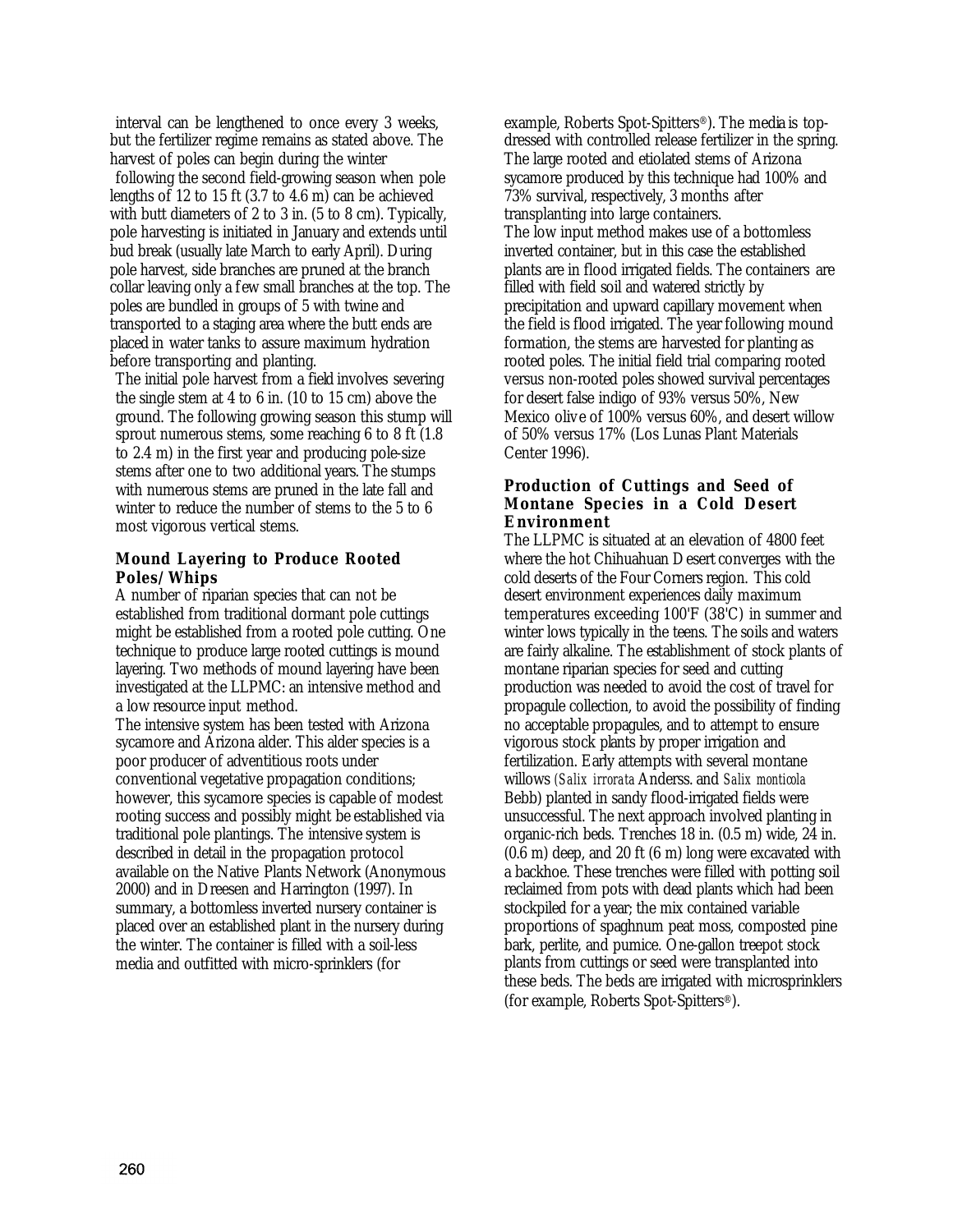Fertilization usually involves controlled release fertilizer top-dressing with a dose appropriate for the size of the stock plant. Sulfur is top-dressed each year to counteract the alkalinity of the irrigation water. Several montane species have thrived in these beds and yielded the following propagules: bluestem willow *(Salix irrorata)* seed and cuttings, blue elderberry *(Sambucus nigra L.* ssp. *cerulea* (Raf.) R. Bolli) seed, redosier dogwood *(Corpus sericea L.)* seed and cuttings, littleleaf mock orange *(Philadephuc microphylluc* Gray) seed, smooth sumac *(Rhusglabra L.)* seed, and park willow *(Salix monticola)* cuttings.

## **Vegetative Propagation of Large Containerized Riparian Plants**

Forest disturbances, mentioned previously, have resulted in many montane riparian forest communities lacking adequate vegetation to ensure proper riparian function. Many of these montane riparian systems are located in narrow, steep drainages from foothill locations up to alpine regions. Efforts in the past to use techniques developed for lower elevation have proved to be ineffective both from a cost standpoint as well as an ecosystem restoration tool. The difficult access to many of these areas by large equipment significantly reduces the feasibility of using dormant poles. Rapidly dropping water tables also restrict the suitability of smaller container or bare-root planting stock. However, large (one-gallon and bigger) containerized stock types have worked consistently in many trials. The advent of new container configurations (for example, Steuwe & Sons, Inc. Tree PotTM) has allowed for the development of more effective stock types for these types of plantings. The narrower and deeper pot designs generate a deeper root system, allowing transplants in a montane riparian planting environment to maintain contact with the capillary fringe for a longer period of time than is the case with shallower and wider stock types with the same root volume. These stock types can be planted using hand tools, thereby eliminating the need for large equipment that is required to install large, dormant poles.

The Mora Research Center has established many cottonwood and willow riparian species native to the southwest using the larger container systems. Vegetative propagation has used stem cuttings ranging 1 to 3 cm in diameter and 40 to 60 cm

long. No use of exogenous plant growth regulators has been required to achieve acceptable rooting percentages (> 90%) during the past three years of trials. The pot system we have been testing has been the Steuwe & Sons Inc. 1-gallon "Tall One." In preliminary trials, we examined several media types containing various ratios of peat, perlite, vermiculite, and sand. Nursery growth and one-year survival observations indicate no differences between media in either growth or survival. However, from a management perspective, the media mixes containing sand were considerably heavier and more difficult to transport and plant. Subsequent trials and operational production has used a 2:1:1 mixture of peat:perlite:vermiculite. A slow release fertilizer, Osmocote 14-14-14, 3 to 4 month, is incorporated into the media at a rate of 1kg per cubic meter. We have found in preliminary trials that coating the interior of the pots with a copper containing root pruning compound (Spin Out®), improves the growth of the plants considerably (Harrington and Dreesen 2001, unpublished data).

Cuttings are collected in late winter to early spring while the cuttings are dormant. If necessary, the cuttings are stored under refrigerated conditions until needed. When ready, the stem cuttings are pushed into pots containing media until just the upper 10 to 20 cm (or approximately 3 leaf nodes) remain above the media. Cuttings are irrigated on an as needed basis. A typical initial irrigation regime would water the containers once every five days. Once root initiation and shoot growth has commenced the irrigation frequency increases to once every two or three days. At the end of the production regime, containers are usually being irrigated once a day. Typical production duration is 12 to 14 weeks. We have found irrigating with micro-emitters in each pot is effective in both irrigating the plant and reducing labor costs associated with irrigation. Current production of this stock type is exclusively outdoors. We have found over the past several years that adequately sized plants can be achieved in outdoor production. Final plant size is dependent on the species being planted with the cottonwoods and large willow species capable of producing shoots of one to two meters in height. Some of the smaller shrubform willows may achieve final shoot height of only 70 to 150 cm in this production system.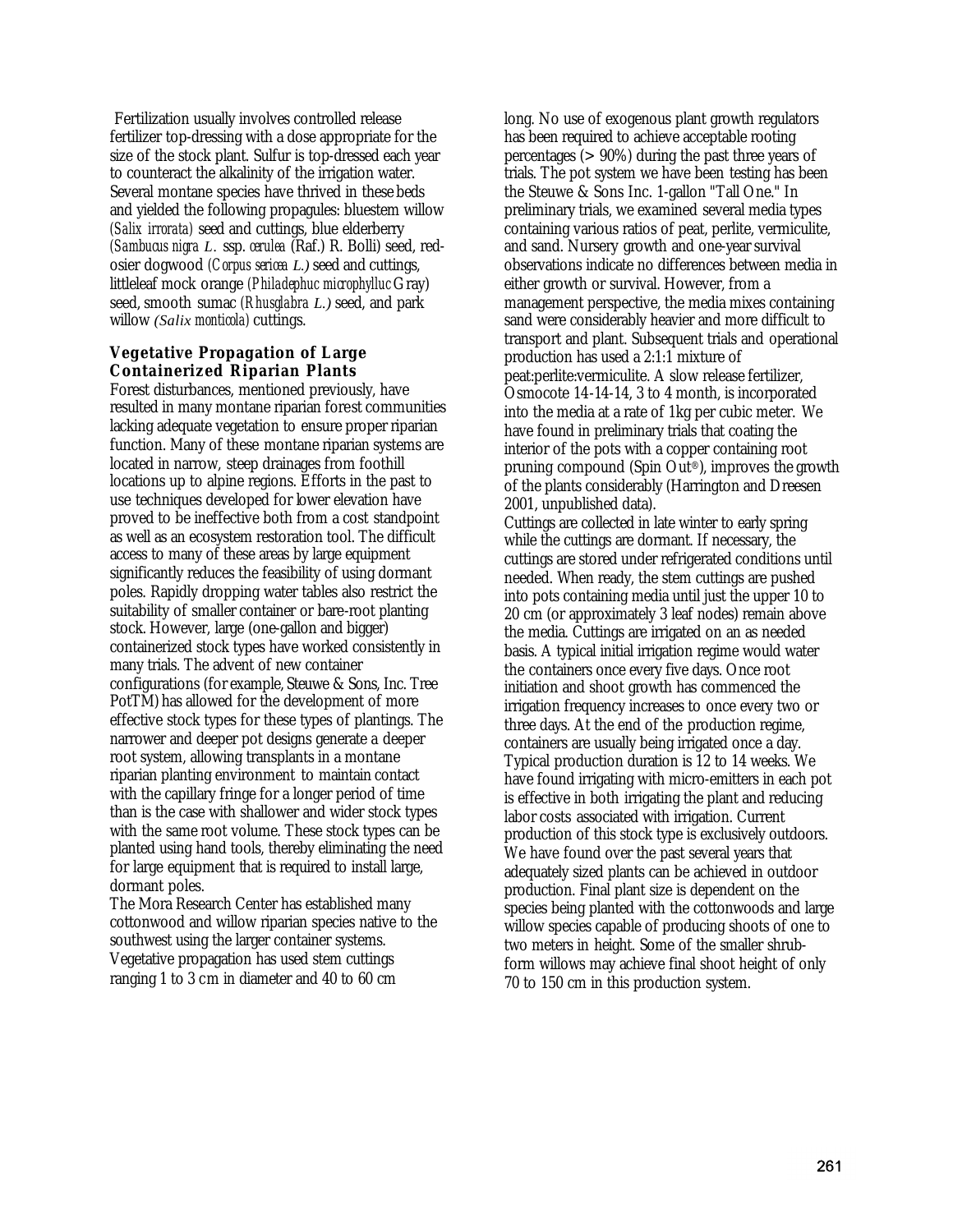# **Special Seed Propagation Techniques**

*Collection, Cleaning, and Solving of Cottonwood and Willow Seed*

Cottonwoods and willows are dominant woody species in riparian areas in many ecoregions. Although propagation of most *Populus* and *Salix*  species (exceptions *P. tremuloides* and S. *scouleriana*  Barratt ex Hook.) by vegetative (stem) cuttings is a traditional technique, there are situations when seed propagation may be desirable for reasons of genetic diversity or limited vigorous cutting stock availability. Seed can be obtained from the wild if collectors can be on site during the brief period immediately before seed dissemination. At the LLPMC, seed of both *Salix scouleriana* and *Salix irrorata* have been collected from stock plants propagated from non-juvenile cuttings. In the case of *Salix scouleriana,* seed produced stock plants can bear seed within 4 to 5 years. Catkin collection is typically planned to coincide with the appearance of cotton emerging from the partially open capsules (Schreiner 1974). With small seed lots, willow catkins can be harvested and placed in paper bags to trap seed released as capsules open during drying (several days at room temperature). *Salix* seed can be cleaned using a methodology similar to that described by Schreiner (1974) for *Populus* seed using an air stream and soil screens. A compressed air source and a set of soil screens in a series from top to bottom of 250 m, 500 m, 125

m are employed; the seed and catkins are placed between the 250 m and 500 m screens. A jet of compressed air is blown through the top screen in a swirling fashion; the seed is dislodged and remains on the  $125$  m screen with the cotton and empty catkins remaining in the 500 m screen. We have tried a similar approach using screens with larger openings for Rio Grande and plains cottonwood with little success. The technique presently used involves drying the cottonwood catkins in porous fiber bags for several days and then hammer-milling the capsules and seed at 600 rpm with no air suction and using a  $1/8$ " exit screen. The resulting mixture of seed, cotton, and broken capsules is cleaned with a two screen seed cleaner (#8 upper screen and a' /16" lower screen) with very low airflow. A number of successive passes through the seed cleaner will result in little inert material remaining in the seedlot. Both *Popular* and *Salix* seed are sown within a few days after cleaning before viability declines significantly.

The seed of willow is typically sown in plug trays with no covering while cottonwood seed can be sown in final containers (for example, SC-10) or plug cells with a light covering. The surface must be kept continuously moist; germination of willow seed is often apparent after two days. Thinning of seedlings will be required and is usually performed in the final containers after the seedlings are of sufficient size to make clipping feasible.

## *Wet Tumbling Seed Treatment*

One unconventional seed treatment applied at the LLPMC involves tumbling seed in water, or wet tumbling. Dry tumbling of seed has been one approach for seed scarification that has been investigated (Dreesen and Harrington 1997; Bonner and others 1974). The objective of wet tumbling can also involve scarification if an abrasive is incorporated in seed/water slurry. The addition of gravel and water facilitates abrasion due to the force imparted to the grit by the tumbling gravel. The size of gravel used is typically several times the diameter of the seed being treated. The grit can be a carborundum material used for rock polishing or a sharp sand. Although this treatment method may effect some seed coat degradation, other effects may be more important, such assuring complete imbibition in well-aerated water and the leaching of water soluble germination inhibitors in the seed coat. A typical treatment would involve wet tumbling for several days to a week with daily changes of water.

For a few species, this treatment appears to be a practical substitute for cold stratification. Two currant species *(gibes aureum* Pursh. and *Gibes cereum* Douglas) and pale wolfberry have required 2 to 3 months of cold stratification to achieve acceptable germination in past trials. Wet tumbling followed by one to two weeks of after-ripening in a warm moist environment has resulted in germination without cold stratification. The dry seed of another important riparian species, redosier dogwood, has required one hour scarification in concentrated sulfuric acid and then 2 to 3 months of cold stratification for acceptable germination. Using newly picked fruit, rapid germination has been achieved by wet tumbling the fruit with  $\frac{1}{2}$  to  $\frac{3}{4}$  in. (1) to 2 cm) gravel. Most of the pulp is removed in the first day of tumbling and separated by screening and float/sink manipulations in water. After pulp removal, the seed is wet tumbled for several more days with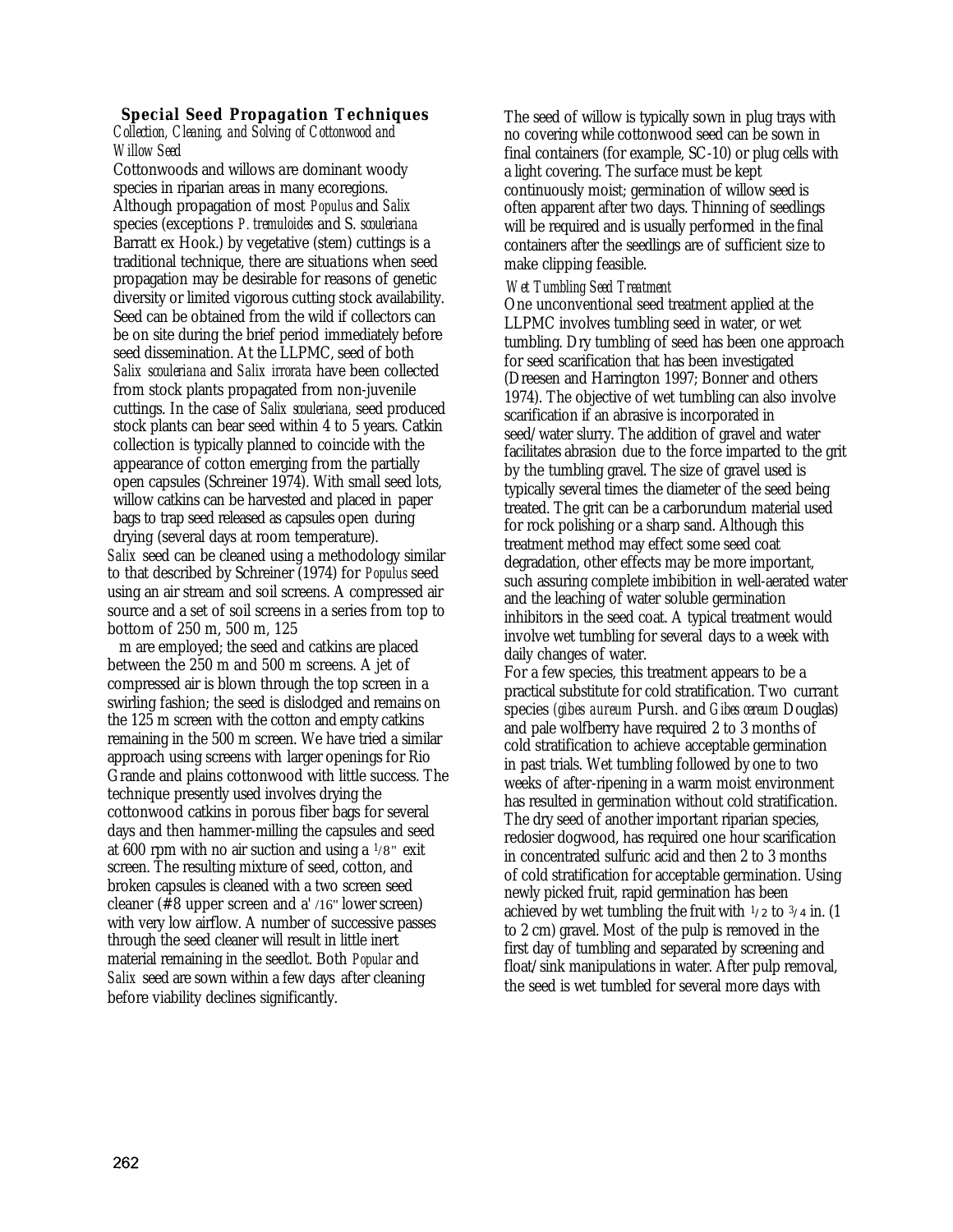daily water changes. The imbibed seed is then afterripened and initial germination starts in about 7 to 10 days and continues for several weeks. Although a limited number of species have been tested with wet tumbling, many additional species may benefit from this treatment.

## **Standard Containerized Seedling Production Procedures**

The most common containerized stock type we have employed for riparian restoration is a one gallon treepot. In montane situations, this container size is generally adequate for acceptable rates of survival with little aftercare except protection from herbivores such as cattle and elk. As described above, in lower elevation cottonwood forests, understory shrubs planted as one-gallon treepot stock typically require supplemental watering for the first few years to become established. The routine propagation methodology employed at the Los Lunas Plant Materials Center is outlined below:

**Stock Type:** One gallon treepot,  $4"x4"x14"$ **Target Root System:** Consolidated root mass sufficient to prevent root ball disintegration during out-planting **Propagation Environment:** Greenhouse 70 °F (21 °C) day, 55'F (13'C) night during winter, maximum summer temperature 85 °F (29 °C). A watering bench with minisprinklers automatically waters plug trays once a day in early morning. The watering bench is covered with a coppercoated fabric (Texel Tex-R® Forestry fabric) to

reduce root egress from the plug cells; this fabric covers a filter fabric (Dewitt soil separator fabric) which acts to pull excess water out of plug cells via capillary water movement.

**Plug Tray Seeding:** Dry or pretreated seed (for example, wet tumbled, dry tumbled, acid scarified, or hydrogen peroxide soaked) are sown in plug flats with square deep cells (288 or 512 cells per flat). Media is a commercial soilless mix (Sunshine #1); plug trays are loosely filled with dry to slightly moist media, leveled off, and then lightly compressed with an empty plug tray. The number of seed sown depends on size and estimated germination. Small or fluffy seed are dispersed as evenly as possible. Larger and more easily handled seed are sown with a goal of 2 to 5 seed per cell.

Very small seed is not covered if its size will allow the seed to be washed into the media with overhead sprinkling. Larger seed with a possible light requirement are lightly covered with perlite. Fluffy seed receive a light covering of media enough to provide contact between seed and the moist plug media. Larger seed is covered with 2 to 5 mm of media. Cold Stratification: Those species which require cold stratification are typically sown in plug trays as described above and placed on the watering bench for several days to ensure that the media is thoroughly moist and seed are imbibed. The seeded plug flats are covered with an inverted empty plug flat to allow the 4 to 5 seeded flats to be stacked with the inverted flats acting as spacers. These stacked flats are placed in clean or disinfected polyethylene bags (in other words, reused soil-less media bags) and are sealed with twistties; these bags contain perforations punched by the media manufacturer that allow some air exchange. These bagged plug tray stacks are placed in a walk-in cooler held at 40 °F (4 °C) and periodically checked for signs of germination or the necessity for adding moisture. When germination has started or when a sufficient stratification period has passed, the plug flats are moved to the greenhouse and placed on the watering bench.

**Intermediate Container Type and Volume:**  Ray Leach Super Cell - 10 in.<sup>3</sup> (164 ml) volume, 1.5 in. (3.8 cm) diameter, and 8.25 in. (21 cm) depth.

**Growing Media:** Mix of 2 parts Sunshine #1 or  $#2$  with 1 part perlite. six lb  $(2.7 \text{ kg})$  of controlled release fertilizer (CRF) Osmocote Plus 15-9-12 incorporated per cubic yard (765 1) of mix. For plants started in the greenhouse during winter, 8 to 9 month release CRF is used, but for spring grown material, 3 to 4 month release CRF is used.

**Production Time in Intermediate Container:**  The time required to produce a seedling ready for transplanting into a one gallon tree pot is very dependent on species and the time of year in the greenhouse. Fast growing species like most riparian species can be ready in 3 to 4 months from germination. Slow growing species can take over a year.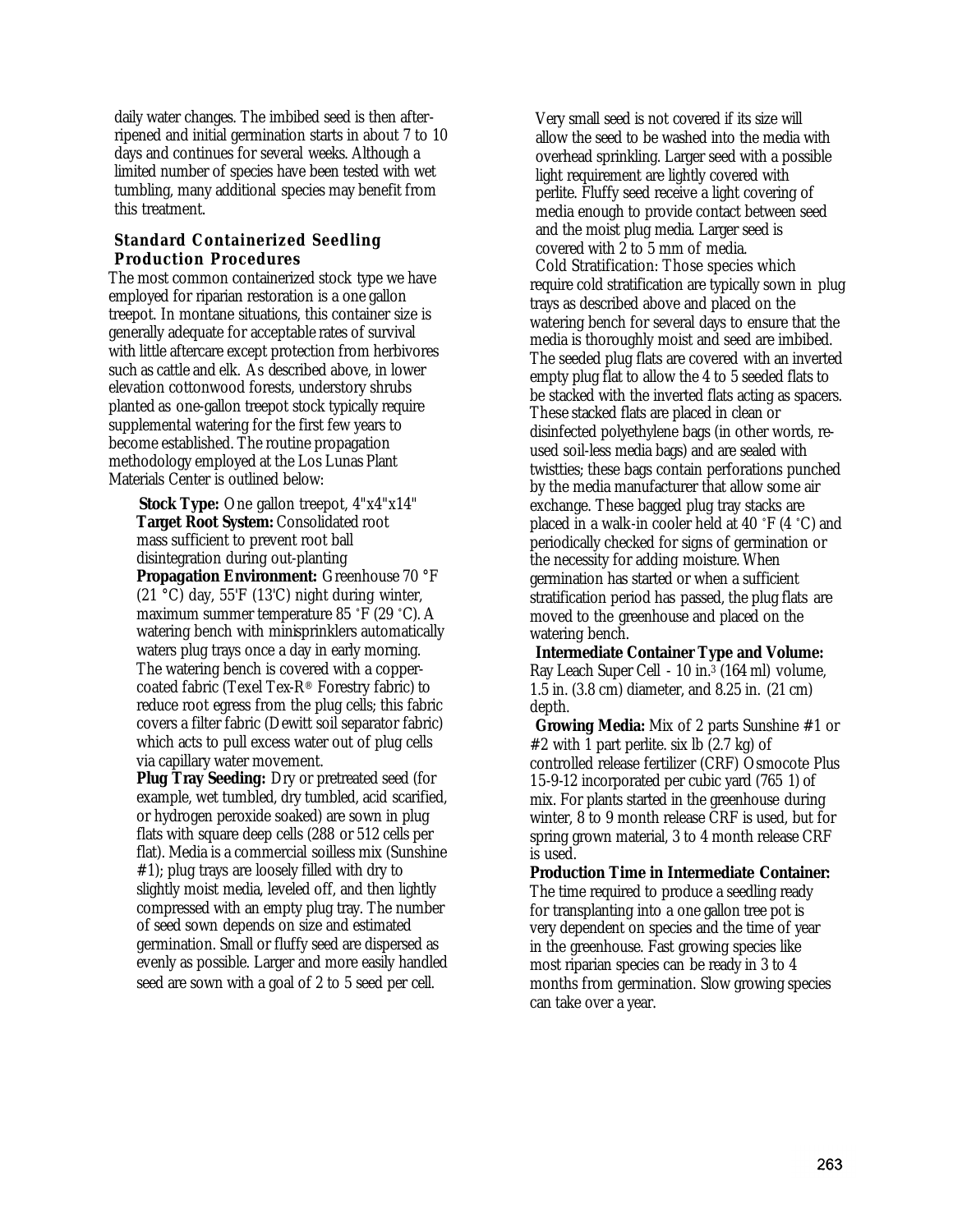**Planting Technique:** The filled Super Cells are dibbled to provide a hole for the plug seedling. The plug seedling root ball is removed using a flat powder spatula with a blade about 6 mm wide and 30 mm long attached to a handle. The blade is plunged along the side of root ball and the seedling plug is levered out of the cell. The plug is dropped into the dibbled hole and the media is pressed around the root ball with fingers. Top watering firms and fills any voids around the plug. If excessive numbers of seed have germinated, excess seedlings can be cut off during the plug transplanting process or later after the seedlings are well rooted.

**Establishment Phase:** The Super Cell seedlings in the greenhouse are watered with soluble fertilizer at every other watering. The fertilizer solution is Peters Peat Lite Special 20-10-20 at a rate of 200 mg/l nitrogen. Thinning of seedlings down to one per container can occur during this phase, usually when the seedlings are 2 to 4 cm tall. **Rapid Growth Phase:** Fertigation continues as described above.

**Hardening Phase:** The goal is to have the Super Cell seedlings ready to move outside in early May after the last freeze but before excessively hot outdoor temperatures. In the outdoor nursery, larger seedlings may require watering every day, smaller seedlings generally every other day. The seedlings are fertigated about once a week with Peters Peat Lite Special 20-10-20 at a rate of 200 mg/l nitrogen.

**Final Container Type and Volume:** One gallon treepot,  $4"x4"x14"$  (10 cm x 10 cm x 36 cm), 173 in<sup>3</sup> (2.83 1) volume.

**Growing Media:** Commercial nursery canning mix of aged screened softwood bark, pumice, and sphagnum peat moss.

**Total Time in Final Container:** The fastest growing species, like most riparian species, can be ready in one year after transplanting, if transplanting occurs in May. The slowest growing species can take 3 or more years.

**Planting Technique:** The treepots are filled with media and dibbled with a Super Cell planting dibble. Controlled release fertilizer (CRF) is top-dressed at planting or soon

thereafter. Osmocote Plus and Sierra CRF have been used. For pots transplanted in late spring, a 5 to 6 month delivery CRF is used. Seedlings transplanted later in the summer receive a 3 to 4 month delivery CRF. The treepots are supported in cages 36 in. x 36 in. x 8 in. tall (91 cm x 91 cm x 20 cm) constructed of 4 in. x 4 in (10 cm x 10 cm) wire mesh fencing; each cage holds 81 pots.

**Establishment Phase:** Watering frequency in this phase in usually three times a week for riparian species. Plants are typically grown without shade.

**Rapid Growth Phase:** Watering frequency can be as often as every day for very large riparian plants with substantial leaf areas.

**Hardening Phase:** The watering frequency is reduced in late September to early October to promote hardening-off. The treepot cages are surrounded by straw bales before winter to lessen temperature fluctuations and provide some insulation for the root systems.

## **Tallpot Production Methods**

The Los Lunas Plant Materials Center has developed a specific pot configuration that helps solve some difficulties found with earlier tallpot designs such as weight, pot materials expense, and plant removal and planting. The pots are constructed of 4 in. (10 cm) diameter PVC thin walled sewer pipe. The 30 in. (76 cm) sections (1 /4 of the standard 120 in. pipe length) are split lengthwise on opposite sides for about 27 in. (69 cm) with the top of the pipe remaining intact to maintain the pot as one piece. Nesting one side of the split pot into the other side tapers the pot; this taper is maintained with 3 or 4 wraps of 0.5 in. (1.3 cm) filament tape along the length of the pot. The split sides and taper make it easier to remove the root ball and the splits provide 2 slots that help to prevent root spiraling and provide increased aeration. The bottom of the split wrapped pipe is covered with a 6 in. x 6 in. (15 cm x 15 cm) piece of needlepunched non-woven copper-coated fabric (Texel Tex-R® Forestry fabric) and attached with a cross of filament tape and an additional circumferential wrap. The copper hydroxide coating is oriented toward the inside of the pot to limit root egress. Capilla ry connection is maintained between the fabric pot bottom and the ground cover fabric in order to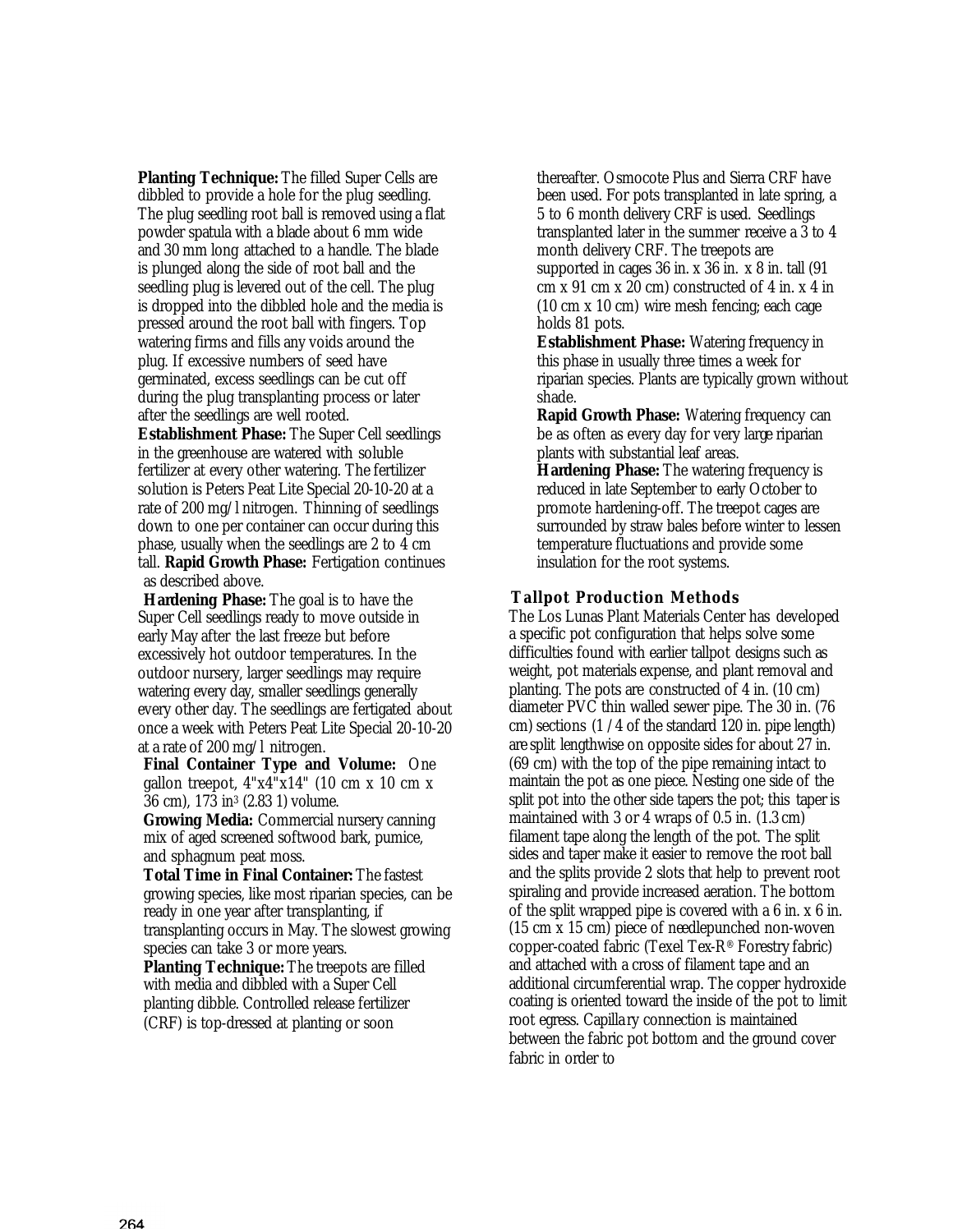prevent a perched saturated zone in the bottom of the tallpot.

A standard nursery mix (composted pine bark, pumice, and peat) is used to plant containerized seedlings. One-gallon tree pots have been transplanted into the tallpots; some of the root mass has to be removed from the corners of the root ball to allow placement and back-filling. Smaller containerized stock is also used for potting up: Super Cells (10 in3, 164 ml), Deepots D16 (16 in3, 262 ml), Deepots D40 (40 in3, 656 ml), and treebands (3 in. x 3 in. x 9 in.). Controlled release fertilizer (3 to 4 month delivery) at rate of 15 to 20 g is generally top-dressed after transplanting. The initial method of supporting the pots involved stands constructed from 4 in. x 4 in. wire mesh 36 in. wide (10 cm x 10 cm mesh 91 cm wide) sandwiched horizontally between straw bales. Groups of tallpots are enclosed by straw bales to moderate pot temperature during summer and winter. The short life of the bales resulting from decomposition has prompted a new strategy for maintaining tallpots. The latest method involves a 32 in. (81 cm) high enclosure constructed of 6 in. (15 cm) tongue and groove concrete block ("speedblock") with 12 in tall 4 in.  $x$  4 in. (30 cm tall 10 cm  $x$ ) 10 cm) wire mesh cages inside the enclosure to support the individual tallpots. The blocks are filled with sandy soil and the outside is lined with straw bales for insulation. Species with fast growth rates can be ready for outplanting one year after transplanting from one gallon tree pots into tall pots and can be ready in two years after transplanting from smaller containers.

# **PLANTING PROCEDURES FOR DIVERSE STOCK TYPES OF RIPARIAN SPECIES**

## **Planting of Dormant Pole Cuttings and Whips**

Various types of equipment have been employed for drilling holes for pole plantings ranging from handoperated bucket augers with  $\bar{8}$  ft (2.4 m) handles to large truck mounted augers typically used for power pole installation. The LLPMC has been using one type of auger for 8 years. A fourwheel drive farm tractor outfitted with a front-end loader has been adapted by replacing the loader bucket with a hydraulically powered auger head and an 8 ft (2.4 m) long 9 in. (23 cm) diameter bit with full flighting. The principal circumstance

where this drilling approach has been unsuccessful is in dry sands or in cobbly alluvium where the hole frequently collapses. Trial and error probing of riparian zones will usually provide locations where the alluvial conditions allow full depth holes to be completed into the water table. When back-filling holes after pole placement, a tree guard 5 ft (1.5 m) tall and 18 in. (46 cm) in diameter constructed from poultry wire is inserted partially into the hole to anchor the tree guard. A team of 4 people (one equipment operator; two people planting poles, backfilling, and installing guards; and, one person supplying poles and guards) can install 35 poles per hour.

The tool used for planting coyote willow *(Salix exigua*  Nutt.) whips is an electric spline drive rotary hammer that can accommodate a 1 in. (2.5 cm) diameter 36 in. (91 cm) long carbide-tipped bit. Coyote willow is planted where ground water is shallow so this tool provides a hole into the ground water or into the capillary fringe. The rotary hammers are especially useful when frozen soils are encountered which happens often during the late winter/early spring planting period. A portable generator is required capable of starting and running the 9 amp rotary hammer motor.  $\overline{A}$  team of 4 people (2 drilling and 2 planting) can install 200 whips per hour. If proper alluvial conditions are encountered, appropriate planting procedures are followed, and after-planting care is used, success rates around 90% at 5 years after planting can be achieved. Coarse alluvium with low salinity capable of supporting a hole into the water table is required to maximize success. If extreme fluctuations in ground water level are expected, the pole needs to be planted below the water table to ensure that the capillary fringe will surround the butt end of the pole during periods of maximum ground water depth. Planting requirements include a dormant vigorous large diameter cutting of sufficient length to extend into the water table and leave a substantial aboveground stem (at least 5 ft (1.5 m)). The cuttings should be kept well hydrated during storage and transport. Aftercare including tree guards (poultry wire cylinders) to protect from beavers and control of defoliating insects (for example, cottonwood leaf beetle *(Chrysomela scrippta))* will improve establishment success if these pests are present in significant numbers. Exclosures to prevent domestic livestock and elk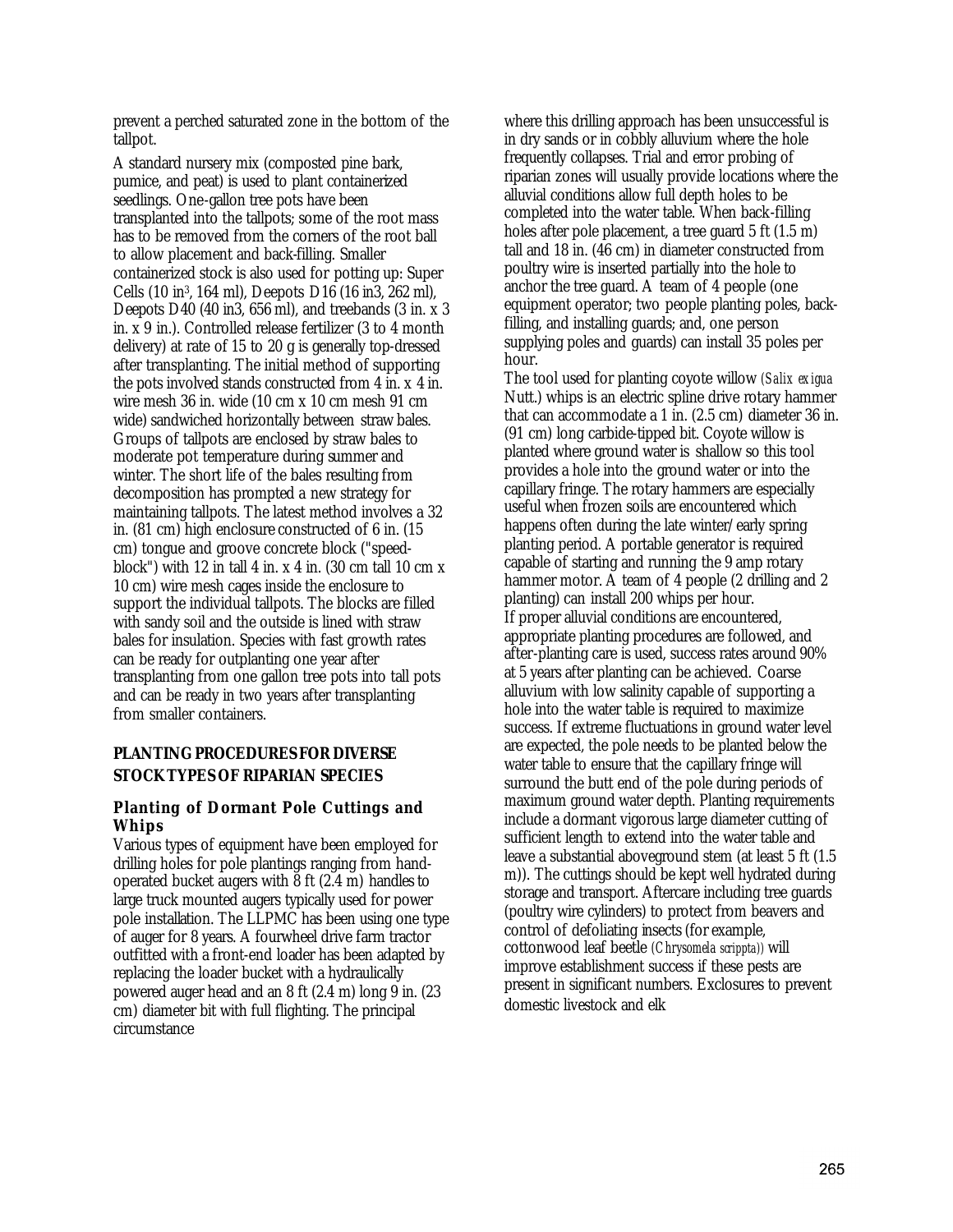browsing of pole plantings are also required in situations where browsing pressure is substantial.

## **Planting Willows and Cottonwoods in One-Gallon Treepots in Montane Riparian Areas**

The treepot stock type is conducive to planting with hand tools such as shovels or post hole diggers. Smaller, powered equipment such as back pack or wagon mounted augers are also effective. The most appropriate tool depends on a number of factors including the number of units to plant, access to the planting site and the planting site itself. Outplanting success is highly dependent on several site factors. First, as is the case with most riparian plantings, the root system must be planted well into the capillary fringe zone in order for adequate new root growth and establishment to occur. We have found that coordinating planting with spring snow-melt often achieves the best results. A second site factor is providing protection following planting. Domestic livestock and/or elk and deer have damaged many trial plantings. Fencing or another form of protection is essential to ensure planting success. Finally, following the same guidelines associated with planting smaller forestation stock (in other words minimizing the amount of root pruning; not leaving an exposed root ball on the surface, etc.) will contribute to better survival rates.

**Planting Methods for 30 inch Tallpots** The auger used for pole planting (8 ft (2.4 m) long, 9 in. (23 cm) diameter bit) is also used for 30 in. (76 cm) tallpot installation. As with pole planting, the hole is drilled to the water table, but loose soil is removed only from the top 30 in. (0.8m). This full depth hole penetrates any hardpan or other alluvial layers that might restrict root penetration into the capillary fringe. Most riparian woody species form well consolidated root balls if sufficient production time is available. The root ball can be slid out of the pot after the tape and fabric bottom are removed. If the plant has an immature root system, the tape wraps and fabric bottom can be removed, and then the plant in the pot is placed in the planting hole. The pipe can be slowly lifted from the root ball while simultaneously backfilling the hole to prevent the disintegration of the root mass. If the plant canopy is too large to fit through the top of the not. the slots can be extended so that the Dot is

split into two sections. Tree guards can be installed when back-filling if beaver or rabbit damage is expected. A team of 4 people can install 10 to 15 plants per hour.

In upland situations or where ground water is very deep, supplemental water may be required to enable establishment. The LLPMC has been testing the use of watering tubes to provide deep pipe irrigation. This approach has proven to be a highly successful irrigation method in desert environments (Bainbridge and others 2001). One watering tube design uses a 3 in. (7.6 cm) PVC sewer pipe cut into lengths of 30 in. (76 cm) and 10 in. (25 cm). The bottom half of the 30 in. (76 cm) section has transverse slot perforations cut in opposite sides of the pipe. The 10 in. (25 cm) section is joined to the 30 in. (76 cm) section with a coupler that is held by friction (not cemented). This configuration allows the top portion of the pipe above ground to be removed when the watering tube is no longer needed. The buried bottom section is left in place to prevent root disturbance and is back-filled with soil. When in use, the watering tube is capped to prevent evaporation and animal entry. This design is costly in terms of materials and labor for fabrication. Another more cost-effective design was developed making use of heavy weight plastic seedling protection tubes (Protex Pro/Gro Tubes) 24 in. (61 cm) in length. Bottomless one gallon treepots are inserted (friction fit) in each end of the tube to extend its length and provide additional rigidity to prevent tube collapse during back filling. The bottom treepot ends up in an inverted position when installed. An inverted 3.5" square pot is inserted inside the top treepot to serve as a cap.

The 9 in. (23 cm) diameter hole provides sufficient space for the tallpot root mass as well as the watering tube for deep pipe irrigation. At the time of planting, water is applied to the soil surface to aid in filling backfill voids as well as providing near surface moisture. The watering tubes are filled with water at planting to charge deep soil moisture. Trials with starch-based water absorbent polymers have been conducted to determine whether the slow release of water in the tubes is superior to water alone. It is anticipated that one or two water applications per year for a few years using deep pipe irrigation may be sufficient to provide high rates of establishment depending on precipitation timing and amounts.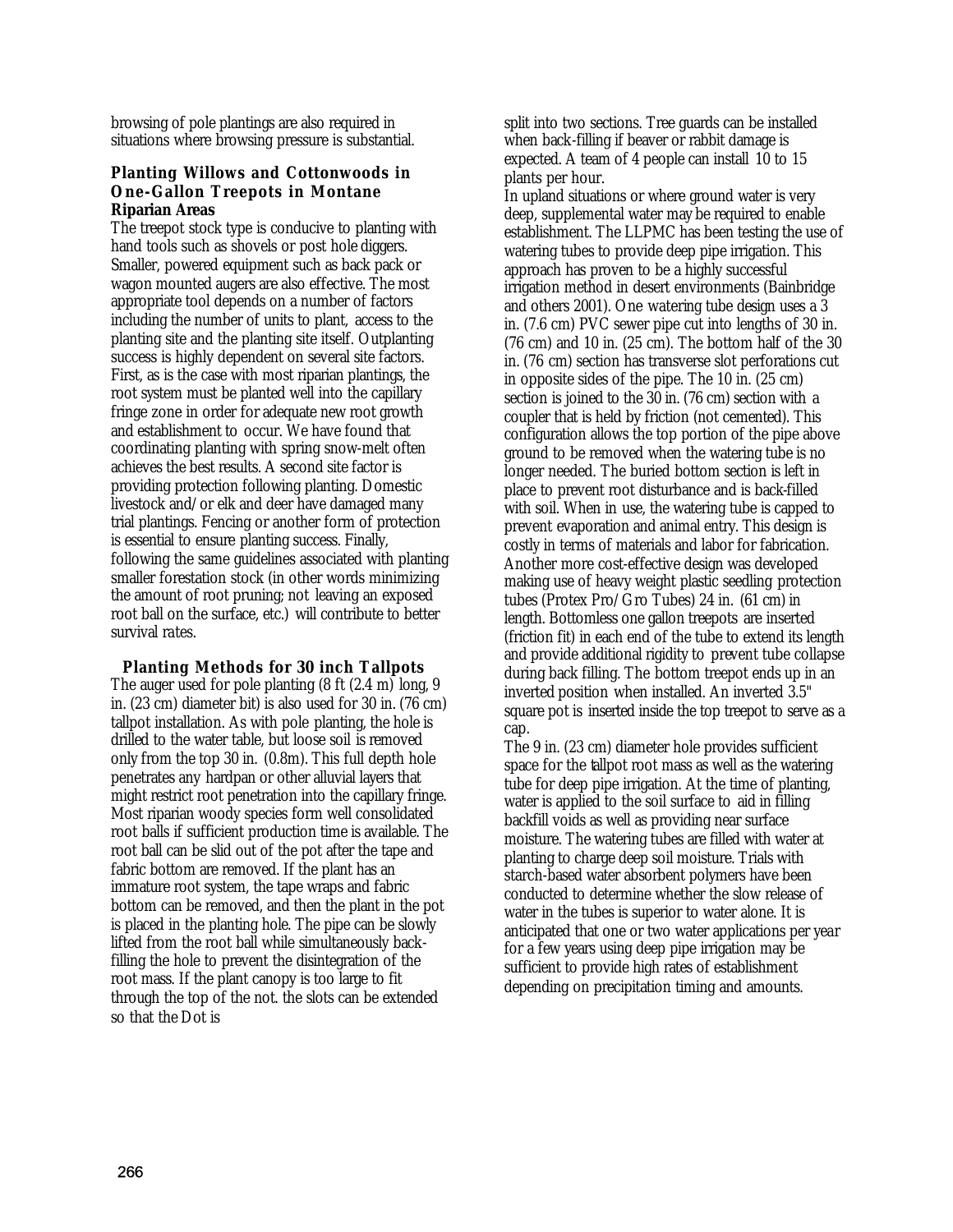## **RIPARIAN RESTORATION IN THE MIDDLE RIO GRANDE VALLEY**

As described in the introduction, the riparian zone in the Middle Rio Grande Valley suffers many assaults on its biological integrity. Flood control structures and flow management regimes have prevented natural flooding necessary for cottonwood and willow regeneration. These activities have also resulted in the buildup of salts in the former floodplain. Exotic woody species have invaded vast stretches of the floodplain which were cottonwood forests historically. These exotics have also magnified the potential of severe wildland fires near urban corridors because of the massive fuel loads produced by these noxious invaders.

Some of the most successful projects in removing one of the primary exotics, saltcedar, have been conducted at the Bosque del Apache National Wildlife Refuge. Mechanical removal uses a three step process of aerial stem removal, root plowing, and root raking at a total cost of about \$1,500/ha (McDaniel and Taylor 1999). The second control approach involves aerial application of herbicide (imazapyr plus glyphosate) followed by prescribed burning of dead standing saltcedar at a total cost of about \$300/ha (McDaniel and Taylor 1999).

Bosque del Apache National Wildlife Refuge used pole plantings of Rio Grande cottonwood and Goodding's willow in their early restoration efforts following saltcedar control (Taylor and McDaniel 1998b). Later investigation proved that natural recruitment was possible subsequent to over-bank flooding during peak river flows in late May and early June; regeneration was greatest in sand deposits resulting from secondary channel development (Taylor and others 1999). Large areas of historic floodplain at the Refuge were later restored using controlled flooding of land cleared of saltcedar; careful management of declining water levels in impoundments after flooding allowed establishment of a predominance of cottonwoods and willows and little saltcedar.

Other approaches to simulate natural regeneration have examined the use of micro-irrigation on historic floodplain sites that no longer experience natural flooding (Dreesen and others 1999). Maintenance of high surface soil moisture during seed dissemination, germination, and early growth stages of Rio Grande cottonwood has resulted in successful establishment. Micro-irrigation

frequency is decreased and water depth application is increased gradually for several years until roots access the capillary fringe above the natural water table and the riparian vegetation is self-sufficient.

# **Planting along the Santa Fe River near Cochiti Pueblo**

A section of the Santa Fe River within Cochiti Pueblo land is a perennial stream fed by springs and possibly seepage from Cochiti Lake. This riparian zone had been severely degraded by cattle grazing for decades prior to 1994. The Pueblo constructed fenced exclosures at 3 sites along the stream in 1993. The LLPMC installed 1250 Rio Grande cottonwood, lanceleaf cottonwood *(P opulus x acuminata* Rydb. (pro sp.) *[angustifolia x deltoides]),* and Goodding's willow poles in February 1994. At the three sites, the capillary fringe was encountered in all augered holes, but ground water was not encountered in any holes at the maximum auger depth of 8 ft (2.4 m). During the first growing season, the plantings suffered severe defoliation from a cottonwood leaf beetle infestation that affected long term surviv al. After 4 growing seasons, the survival of Rio Grande cottonwood accessions ranged from 42% to 85% and Goodding's willow ranged from 60% to 76% (Los Lunas Plant Materials Center 1997). Poles planted close to the stream have annual height growth of about 6 ft (1.8 m). After 4 growing seasons, these trees had heights approaching 30 ft (9 m) and calipers exceeding 10 in. (25 cm). The poles planted farthest from the stream have survived but put on little growth.

# **Riparian Mitigation on the Corrales Reach of the Rio Grande**

Riparian restoration studies were conducted on the Rio Grande north of Albuquerque as part of a Army Corps of Engineers project mitigating disturbance of riparian vegetation resulting from the rebuilding of 10 miles of levees. The Los Lunas Plant Materials Center installed approximately 18,000 pole and whip cuttings in 1997 and 1998. Cottonwood survival averaged 85% after the first growing season when data from all accessions were pooled. On those sites with a shallow water table (3 to 5 feet, 0.9 m to 1.5 m) and soils with sufficient cohesion to allow holes to be drilled to ground water, cottonwood survival was 98% after one year and 92% to 95%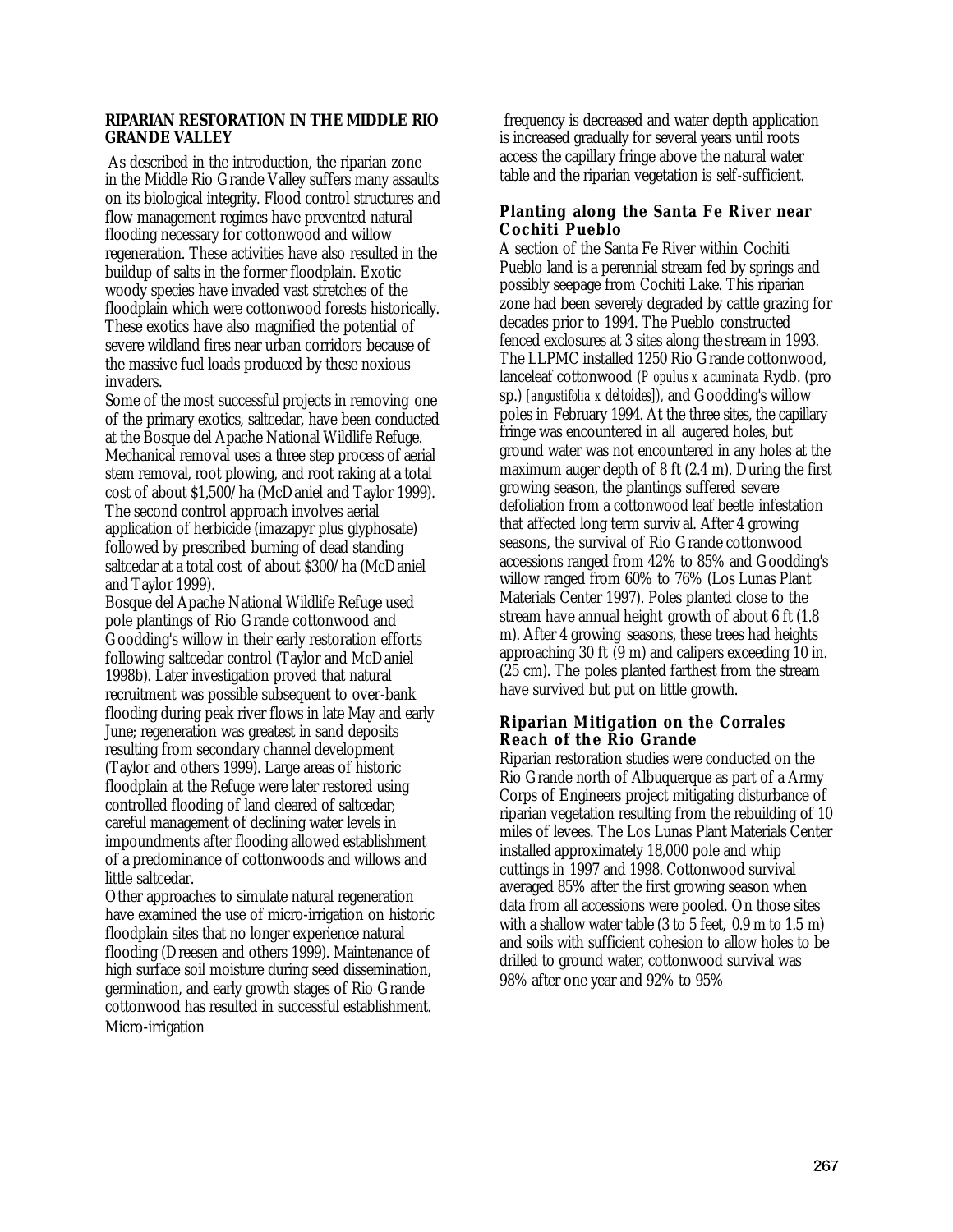after two years (Los Lunas Plant Materials Center 1998). On those sites with dry gravelly sands, the holes collapsed preventing the pole from being placed into ground water; cottonwood survival ranged from 65% to 79% after one year. Goodding's willow survival was 87% on good sites after two growing seasons. On poor sites, survival ranged from 48% to 72% at the end of the first growing season.

The average survival of poles of New Mexico olive, desert false indigo, and seepwillow were 70%, 60% and 52%, respectively, after 2 years. Survival ranged from 30% to 84% on the various sites when data for these 3 species are pooled. This variability probably resulted from differing soil conditions among sites as well as inconsistent pole hydration periods for different lots of poles. Coyote willow planted using rotary hammers at one site had survival percentages of 99% after 2 years. Because the coyote willows were densely planted (about one foot apart), the whips were not protected from beaver at one site, with the result of total decapitation of over 5000 willow whips. Subsequently, these willows vigorously resprouted, probably as result of carbohydrate reserves stored in the 3 ft (0.9 m) stem section planted below ground. New Mexico olives in one gallon treepots were planted at site with a water table depth of 4 to 5 feet (1.2 to 1.5 m) in October 1996 and 1998. A portion of the plants was planted under the canopy of the cottonwood gallery forest. The transplants were surface watered several times during the initial fall and again the next year. Survival after 2 years under the cottonwood canopy was 85% (Los Lunas Plant Materials Center 1998).

## **RIPARIAN RESTORATION WITHIN THE SOUTHWEST REGION'S NATIONAL FORESTS**

## **Gila River Bird Area Stream Bank Stabilization Project**

The Silver City Ranger District on the Gila National Forest initiated a project in 1991 to stabilize stream banks on the Gila River which had experienced severe erosion during high peak flows because woody vegetation had been removed so the floodplain could be farmed. Over one and half miles of streambanks were stabilized.

The slope of the cut bank was reduced to less than 45 degrees. A temporary berm was constructed between the active channel and the cut bank and alluvial material was removed to reduce the depth to the water table. Over 10,000 poles (primarily Fremont cottonwood *(Populus fremontii S.* Wats) and Goodding's willow) were planted. In addition, one half mile of abandoned irrigation ditches were rehydrated and planted with approximately 2,300 boxelder *(Acer negundo L.).* The emphasis on boxelder results from this species being the preferred nesting tree in this area for the endangered southwestern willow flycatcher. The positive results of this restoration project have been the renewal of a degraded streambank riparian forest, the stabilization of streambanks, and the movement of wildlife back into this riparian area, including the southwestern willow flycatcher.

## **Riparian Restoration Experience on the Apache-Sitgreaves National Forests**

*Livestock Management and Exclosure Fencing* Riparian restoration has been emphasized for the last 12 years on the Apache-Sitgreaves National Forests of Arizona. Primarily, riparian improvement has been accomplished through improved livestock grazing plans. These plans include exclusion of use in sensitive areas, while other areas are monitored closely and stock is rotated out as soon as utilization levels are achieved. Due to a high degree of elk utilization early in spring, livestock may not be allowed onto certain areas at all during some years. Plantings of riparian species have been successful only in areas that are fenced to exclude all large ungulates including elk. Numerous elk exclosure fences have been installed on the Forest both in riparian areas and in areas targeting aspen reproduction. Most of these fences consist of 8 ft  $(2.4 \text{ m})$  tall hogwire (two  $4 \text{ ft}$   $(1.2 \text{ m})$  sections) attached to 12 ft (3.6 m) T-posts, but some electric fence has been used to keep elk out during the growing season. Damage to fencing by animals is inevitable and continual maintenance is necessary to keep it intact. Electric fencing is effective, but has led to entanglement and death of a few elk trying to jump the fence. Much of the electric fencing is being replaced with hogwire or woven wire fencing. Hogwire fenced areas have also been jumped, usually from the tops of hardened snowdrifts, resulting in these elk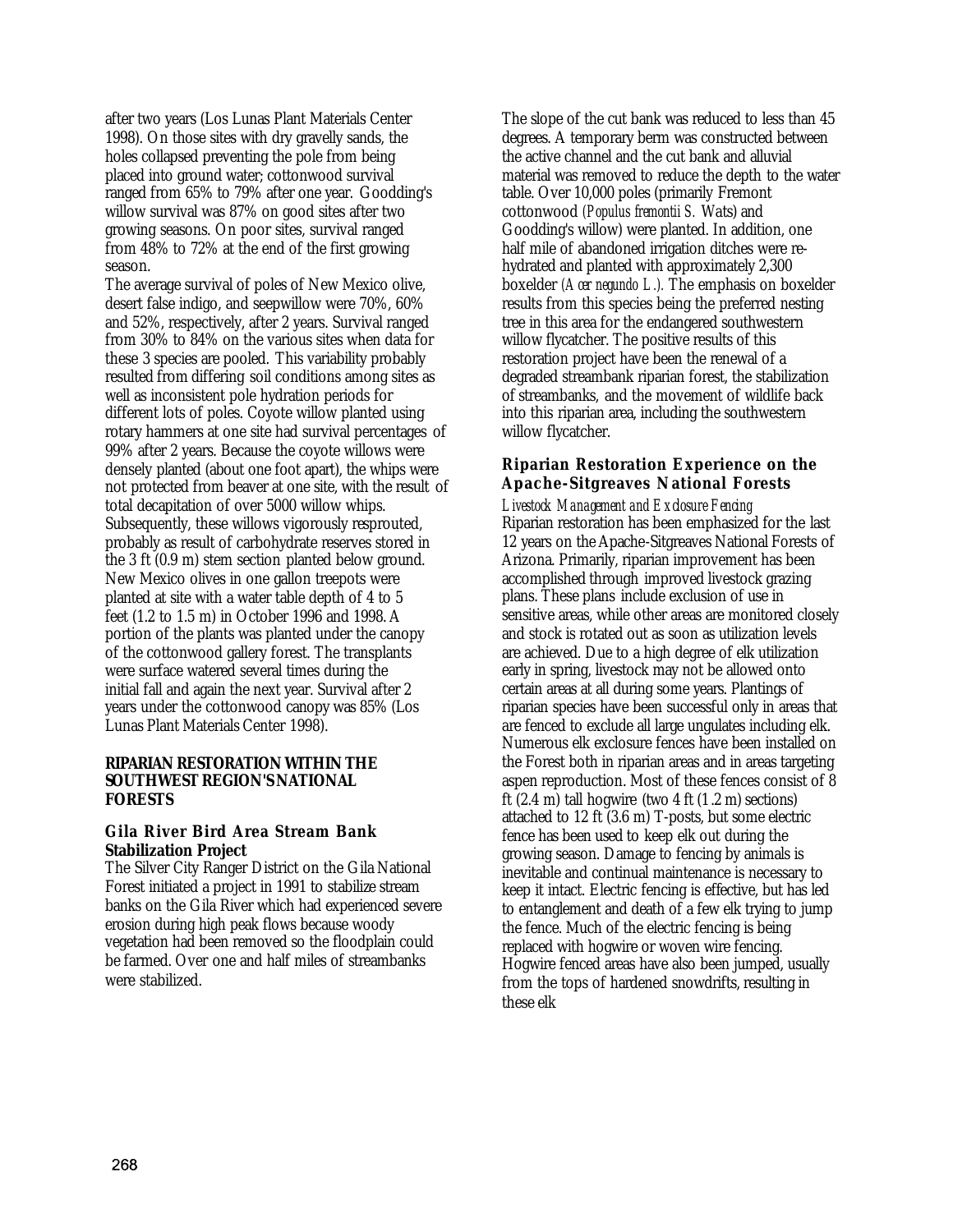being held inside the exclosure until a gate can be opened and the animals herded out.

#### *Objectives of Riparian Plantings*

Several objectives have been considered with plantings of riparian species on the Apache-- Sitgreaves National Forest. The primary objective has been to restore woody species to riparian areas that for one reason or another have lost them. Such plantings can never restore the full diversity or number of plants present originally, but they can restore a self-sustaining island of plants that provide a seed source, which hopefully will help colonize adjacent areas within the drainage. In places, plantings of riparian woody species can be used in conjunction with bioengineering techniques to help stabilize stream banks. These areas are normally very limited in size and do not entail whole stream reaches. Another common use for riparian woody species is in limited areas that may require riparian plants more from an aesthetic need rather than driven by ecological function. Woody riparian species often provide ample shade and are closely tied to numerous recreational values associated with riparian areas. Lastly, outplantings of artificially propagated plants that are either rare or threatened or endangered species may help sustain such species until they can again become self sufficient and reproduce on their own. In the past, limited attempts to reproduce Arizona willow *(Salix ariionica* Dorn) on the Forest have had very modest successes, but part of the reason for failures may have been tied to planting into unsuitable ecological settings. Thorough knowledge of ecological requirements is needed to replenish threatened and endangered species, but such critical information is usually lacking or, at best, scanty.

## *Planting Techniques*

Depending on the application or purpose of various plantings, different techniques have been used with varying success. Riparian plantings have been successfully combined with bioengineering techniques to stabilize eroding stream banks. In one case, long willow cuttings *(S. monticola, Salix geyeriana* Anderss., and *Salix irrorata)* were incorporated into log cribs to help tie loose soils together and also prevent elk from pulling the cuttings out of the cribbing. This planting technique worked fairly well and resulted in dense clusters of willows growing out of the front side of nearly vertical crib walls. Elk browsing did

occur, but did not significantly damage the structure. Willow fascines have also been tried along creek side, but a combination of factors reduced their effectiveness. Quite often, volunteer groups who enjoy cooler weather in Arizona's higher elevations, especially during summer, do such work. This season unfortunately does not coincide with the best time to transplant cuttings, as they are not dormant and are often in full leaf or in flower. This significantly contributes to a lower success rate. Massive plantings of willow cuttings have been successfully installed in late fall. In order to help stabilize a stream bank with a small adjacent floodplain, a massive number of dormant cuttings were planted nearly horizontally at creek side. A small bulldozer was used to cut a gently sloping shelf into a raw bank at creek side. The shelf was slightly higher at creek side than against the bank by about 1 to 2 ft (0.3 to 0.6 m). The long cuttings were then laid out onto the shelf at a rate of about 10 per lineal foot (33 per m), allowing about the top 2 to 3 ft (0.6 to 0.9 m) to protrude beyond the shelf out over the creek. The remaining 4 to 6 ft (1.2 to 1.8 m) of the cuttings were then buried by the bulldozer while simultaneously cutting the bank down to a manageable slope. This approach allowed the branch tips to be exposed, while the long buried sections could grow roots. The sloping shelf also allowed the cuttings to be installed so that the butt ends were lower than the tips. The elevation of the shelf was within the capillary fringe of the sandy-loam soils, which kept the cuttings moist but not wet. The active channel of this small stream was vegetated with sedges and rushes, pointing to saturated soil conditions, which willows cannot tolerate. Planting only in the capillary zone avoids excessive moisture and anaerobic soil conditions. This planting technique restored a long section of stream bank with relatively little hand labor, and resulted in nearly 100% survival and establishment of cuttings. The project was put to the test the following spring when an unusually high flow passed through the area during snowmelt. It survived with minimal damage. Similar near-horizontal willow plantings have been successfully installed in a number of locations on the Forest in the fall. One area entailed planting a fill slope below a parking lot in a busy recreation area near a lake. The cuttings were inserted into small shelves opened in the slope with a backhoe, then back-filled and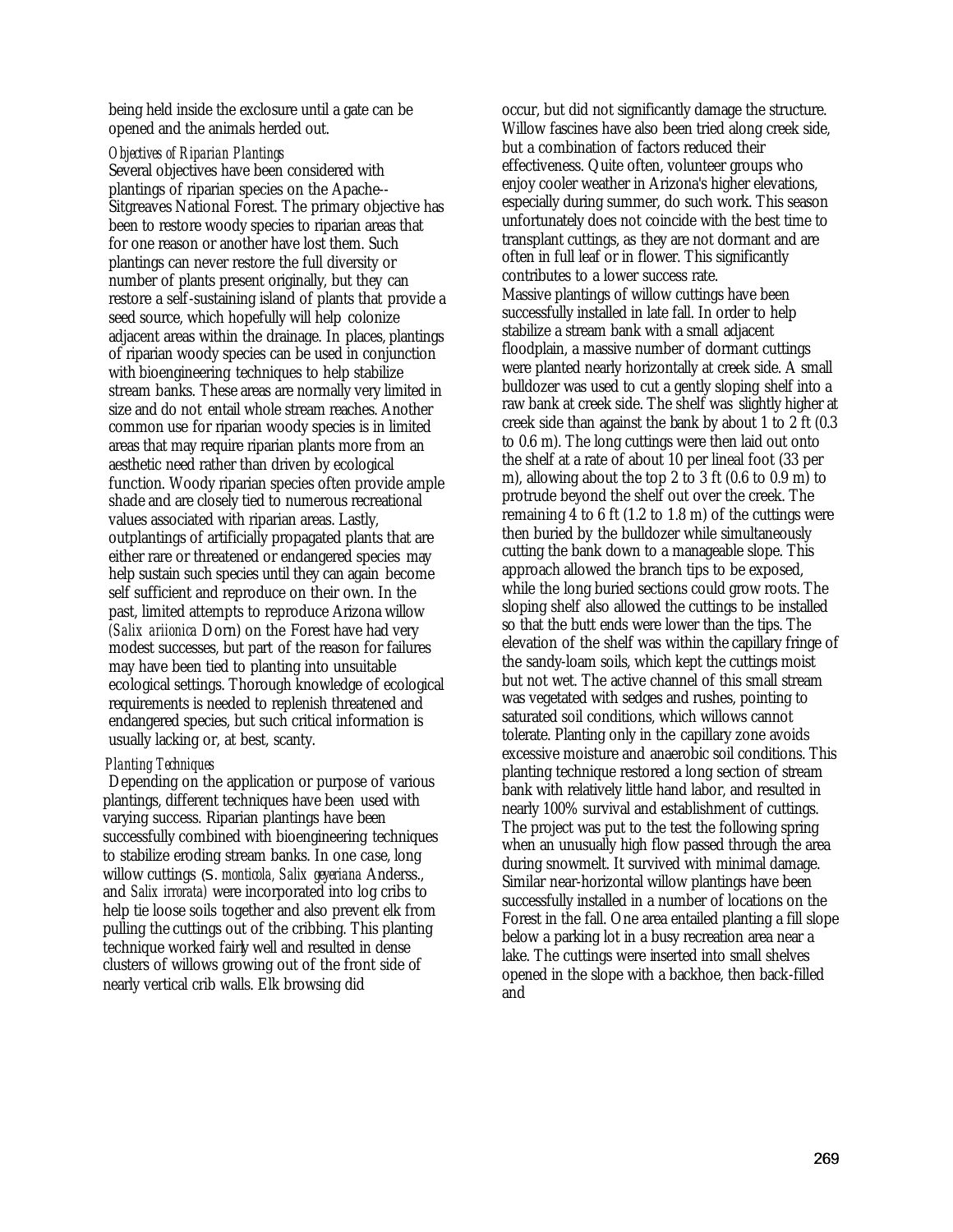compacted. The cuttings survived over-wintering well and grew into healthy shrubs, which stabilized the fill slope, provided screening of the parking lot from view, and discouraged visitors from descending the slope instead of using the stairway.

Live staking has been successfully implemented in several areas both in spring and fall using narrowleaf cottonwood. Stakes were made from large stems about 2 in. (5 cm) diameter and 1 to 1.5 ft (0.3 to 0.5 m) long, cut at an angle on the bottom and straight on the top. These were driven into soft soils along stream banks with hand sledges and left to sprout. Success rates varied by area, some survived nearly 100%, others about 10%. Lower success rates were usually associated with areas that dried out excessively during summer. Narrowleaf cottonwood has also been successfully established from 4 to 5 ft (1.2 to 1.5 m) long poles. These were planted with all their branches intact in 2 to 3 ft (0.6 to 0.9 m) deep auger holes during spring while buds were still dormant. Other areas were planted with 6 to 8 ft (1.8 to 2.4 m) long dormant poles planted into a long trenches excavated with a backhoe. These trees survived relatively well provided they remained moist. Ephemeral washes can be challenging to plant. Wet years may induce planting too high on the banks to keep them out of saturated soils, while dry years may result in planting them within the active channel which then scours out the plantings. Several years of plantings may be required to establish a desired quantity of plants in such an area.

#### *Riparian Soil Considerations*

It cannot be emphasized enough that various riparian species require specific soil conditions and will not survive if planted into unsuitable conditions. As mentioned earlier in this paper, most soil limitations are intimately associated with aeration. Fine-grained sediments only provide limited aeration, but will draw capillary moisture to higher elevations above the water table. This allows some leeway in selecting planting sites for woody species requiring aerated soils by planting further away from active channels or perhaps higher up on the banks. Too often we see wellmeaning volunteers planting willow or cottonwood cuttings into streambanks of saturated wet meadows, where success rates for woody species are near zero. The challenge in coarser grained soils is to plant in areas that

maintain moisture but are not saturated. However, soils made of coarse alluvial sands and gravels only provide a very narrow band of capillary moisture, which risks either drought conditions or saturation with a small change in water table elevation. Saturated soils lack sufficient aeration and quickly turn anaerobic. Generally, anaerobic conditions are more often encountered in finergrained soils. Coarsegrained soils maintain aeration through higher permeability rates that allows better gas exchange, and ground water also tends to mix with aerated surface waters to maintain a limited level of oxygenation.

#### **SUMMARY**

Site assessment examining such factors as water table depth and fluctuation, soil texture, soil salinity, and browsing pressure from livestock and wildlife is a prerequisite to successful riparian restoration. These factors, along with elevation and ecoregion considerations, will aid in the selection of appropriate restoration species. A number of plant material stock types and planting techniques are available to land managers challenged with restoring riparian areas in the Southwest. Stock types such as pole cuttings and tallpots offer opportunities to accomplish costeffective establishment in demanding low elevation riparian environments. Larger containerized materials and unconventional methods of outplanting cuttings offer the potential for increased restoration success in montane environments.

#### **REFERENCES**

Anonymous. 2000. Propagation protocol for vegetative production of container *Platanus wrightii*  `Wats.' plants; Los Lunas Plant Materials Center, Los Lunas, New Mexico. In: Native Plants Network. URL:

http://nativeplants.for.uidaho.edu (accessed 3 October 2001). Moscow (ID): University of Idaho, College of Natural Resources, Forest Research Nursery.

Argus GW. 1995. Salicaceae. Willow Family. Part *Two: Salix L.* Willow. Journal of the Arizona-Nevada Academy of Science. 29(1):39-62.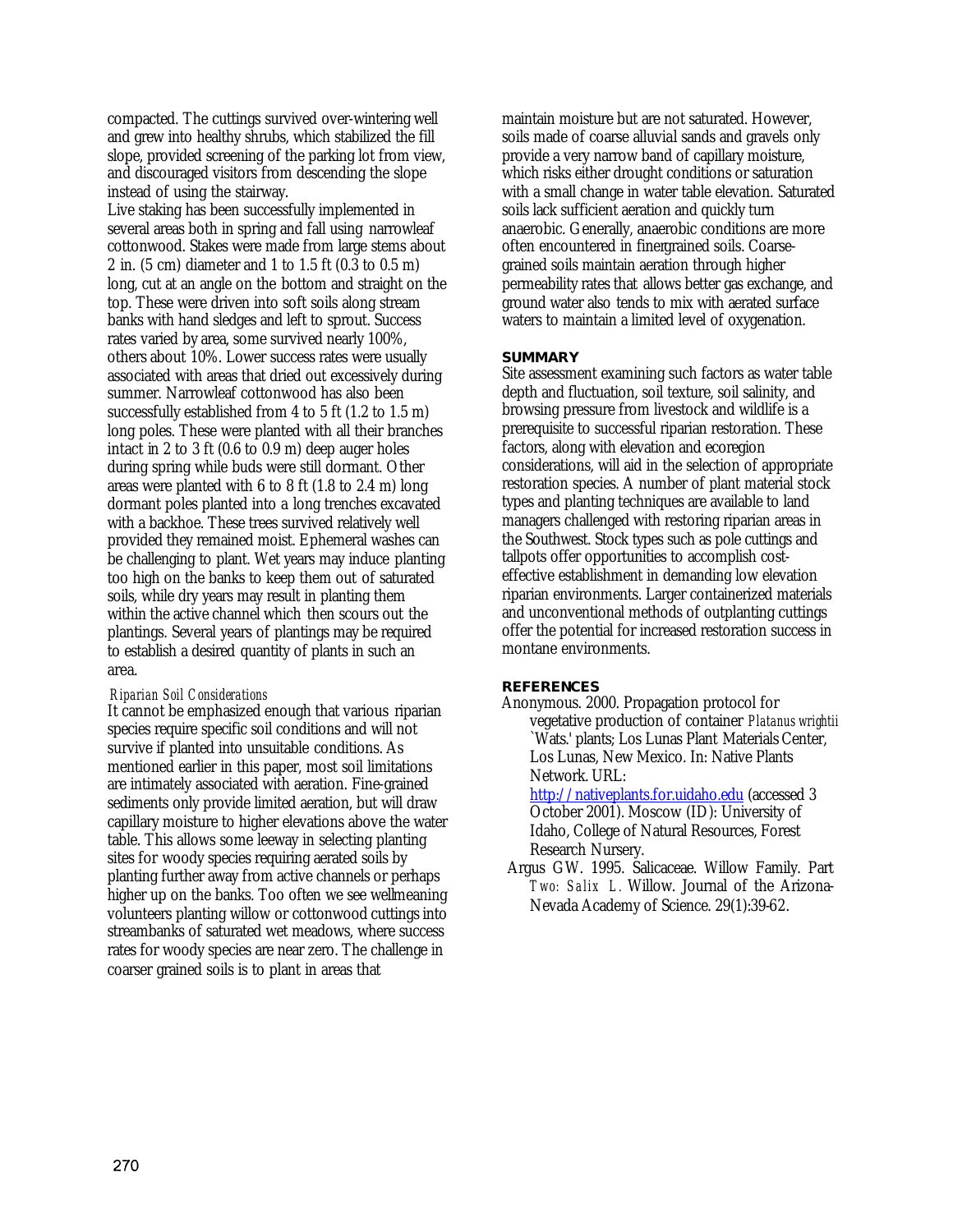- Bainbridge DA. 1994. Container optimization field data support container innovation. In: Landis TD; Dumroese RK, technical coordinators. National proceedings, forest and conservation nursery associations. Fort Collins (CO): USDA, Forest Service, Rocky Mountain Forest and Range Experiment Station. General Technical Report RM-257. p 99-104.
- Bainbridge D, Franson R, Williams AC, Lippitt L. 1995. A beginner's guide to desert restoration. NPS D-1072 September, 1995. Denver Service Center, National Park Service, U.S. Department of Interior. 34 p.

Bainbridge D, Tiszler J, MacAller R, Allen M. 2001. Irrigation and mulch effects on desert shrub transplant establishment. Native Plants Journal 2(1):25-29.

Bonner FT, McLemore BF, Barnett JP. 1974. Presowing treatment of seed to speed germination. In: Schopmeyer CS, technical coordinator. Seeds of woody plants in the United States. U.S. Department of Agriculture, Forest Service. Agriculture Handbook No. 450. p 126-135.

Dick-Peddie W. 1993. New Mexico vegetation, past, present, and future. Univ. of New Mexico Press, Albuquerque, NM. 244 p.

Dreesen DR, Harrington JT. 1997. Propagation of native plants for restoration projects in the Southwestern U.S. - preliminary investigations. In: Landis TD; Thompson JR, technical coordinators. National proceedings, forest and conservation nursery associations. Portland (OR): USDA, Forest Service, Pacific Northwest Research Station. General Technical Report PNW-GTR-419. p 77-88.

Dreesen DR, Harrington JT. 1999. Vegetative propagation of aspen, narrowleaf cottonwood, and riparian trees and shrubs. In: Landis TD, Barnett, JP, technical coordinators. National proceedings: forest and conservation nursery associations - 1998. Asheville (NC): USDA, Forest Service, Southern Research Station. General Technical Report SRS-25. p 129-137.

- Dreesen DR, Fenchel GF, Fraser JG. 1999. Establishment of Rio Grande cottonwood seedlings using micro-irrigation of xeric floodplain sites. In: Finch DM, Whitney JC, Kelly JF, Loftin SR. Rio Grande ecosystems: linking land, water, and people. Toward a sustainable future for the Middle Rio Grande basin. Ogden (UT): USDA, Forest Service, Rocky Mountain Research Station. Proceedings RMRS-P-7. p 151-157
- Granfelt CE. 2001. Willows on the ApacheSitgreaves National Forests. Apache Sitgreaves National Forests, Springerville, AZ.
- Los Lunas Plant Materials Center. 1994. 1994 annual interagency riparian report. Los Lunas Plant Materials Center, U.S. Department of Agriculture, Natural Resources Conservation Service, Los Lunas, NM. November 1994. 40 p.
- Los Lunas Plant Materials Center. 1996. 1996 annual interagency riparian report. Los Lunas Plant Materials Center, U.S. Department of Agriculture, Natural Resources Conservation Service, Los Lunas, NM. November 1996. 41 p.
- Los Lunas Plant Materials Center. 1997. 1997 annual interagency riparian report. Los Lunas Plant Materials Center, U.S. Department of Agriculture, Natural Resources Conservation Service, Los Lunas, NM. December 1997. 31 p.
- Los Lunas Plant Materials Center. 1998. 1998 annual interagency riparian report. Los Lunas Plant Materials Center, U.S. Department of Agriculture, Natural Resources Conservation Service, Los Lunas, NM. December 1998. 34 p.
- McDaniel KC, Taylor JP. 1999. Large scale removal of saltcedar monocultures prior to restoration with native vegetation. In: Shafroth PB, Tellman B, Briggs MK, technical coordinators. Workshop proceedings, riparian ecosystem restoration in the Gila River Basin: Opportunities and constraints; April 8-9, 1999, Tucson, AZ. Water Resources Research Center, University of Arizona, Issue Paper #21, October 1999: p 31-34.